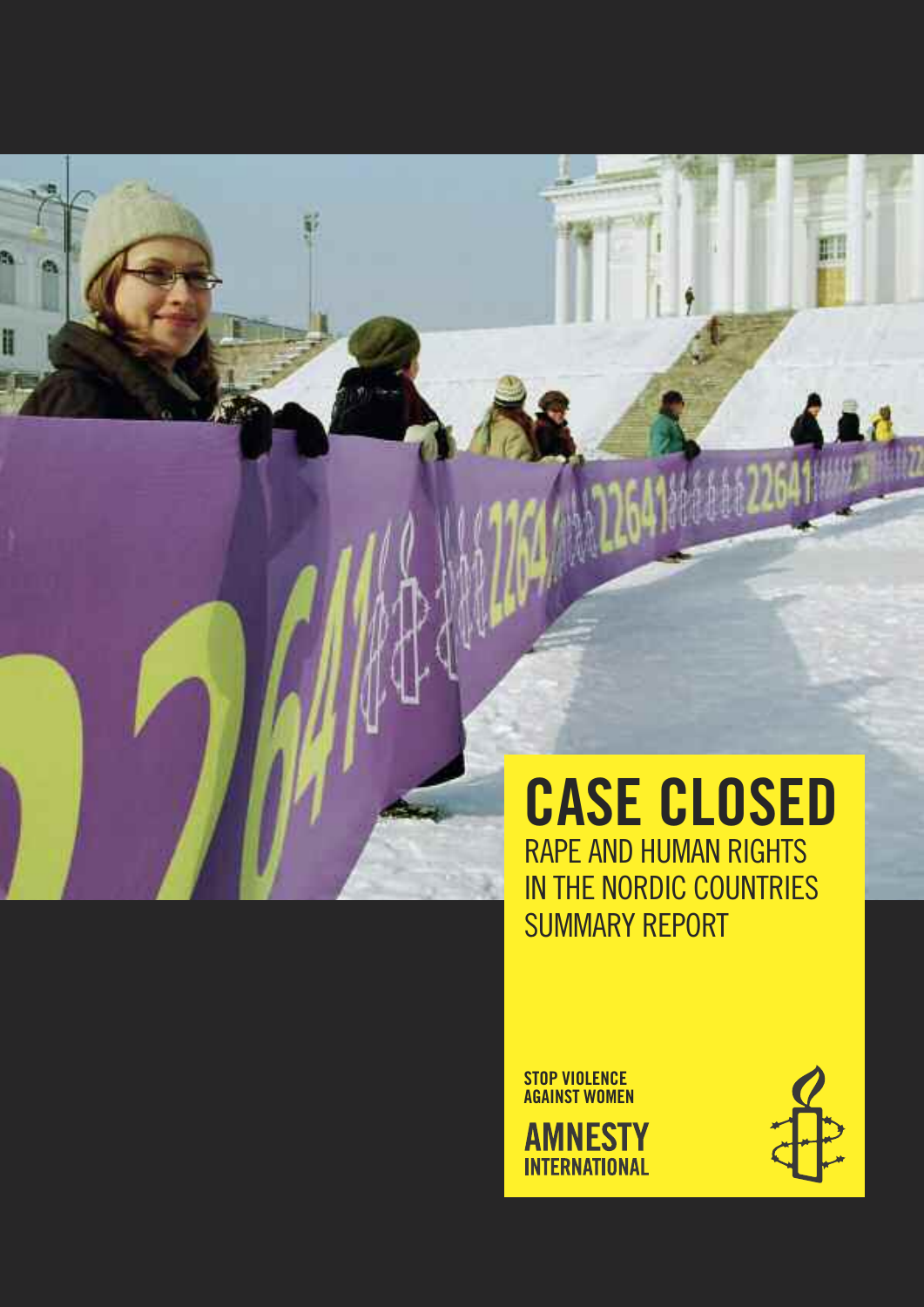Amnesty International is a global movement of 2.2 million people in more than 150 countries and territories who campaign to end grave abuses of human rights. Our vision is for every person to enjoy all the rights enshrined in the Universal Declaration of Human Rights and other international human rights standards. We are independent of any government, political ideology, economic interest or religion – funded mainly by our membership and public donations.



#### Amnesty International Publications

First published in 2010 by Amnesty International Publications International Secretariat Peter Benenson House 1 Easton Street London WC1X 0DW United Kingdom www.amnesty.org

© Amnesty International Publications 2010

Index: ACT 77/001/2010 Original language: English Printed by Amnesty International, International Secretariat, United Kingdom

All rights reserved. This publication is copyright, but may be reproduced by any method without fee for advocacy, campaigning and teaching purposes, but not for resale. The copyright holders request that all such use be registered with them for impact assessment purposes. For copying in any other circumstances, or for re-use in other publications, or for translation or adaptation, prior written permission must be obtained from the publishers, and a fee may be payable.

*Cover photo* : Amnesty International Finland has organized a campaign calling on the authorities to set up a comprehensive action plan aimed at eliminating violence against women in Finland. A petition with more than 22,000 signatures was delivered in 2005. In December 2009, the government finally started working on the action plan. © Amnesty International Finland / Katja Tähjä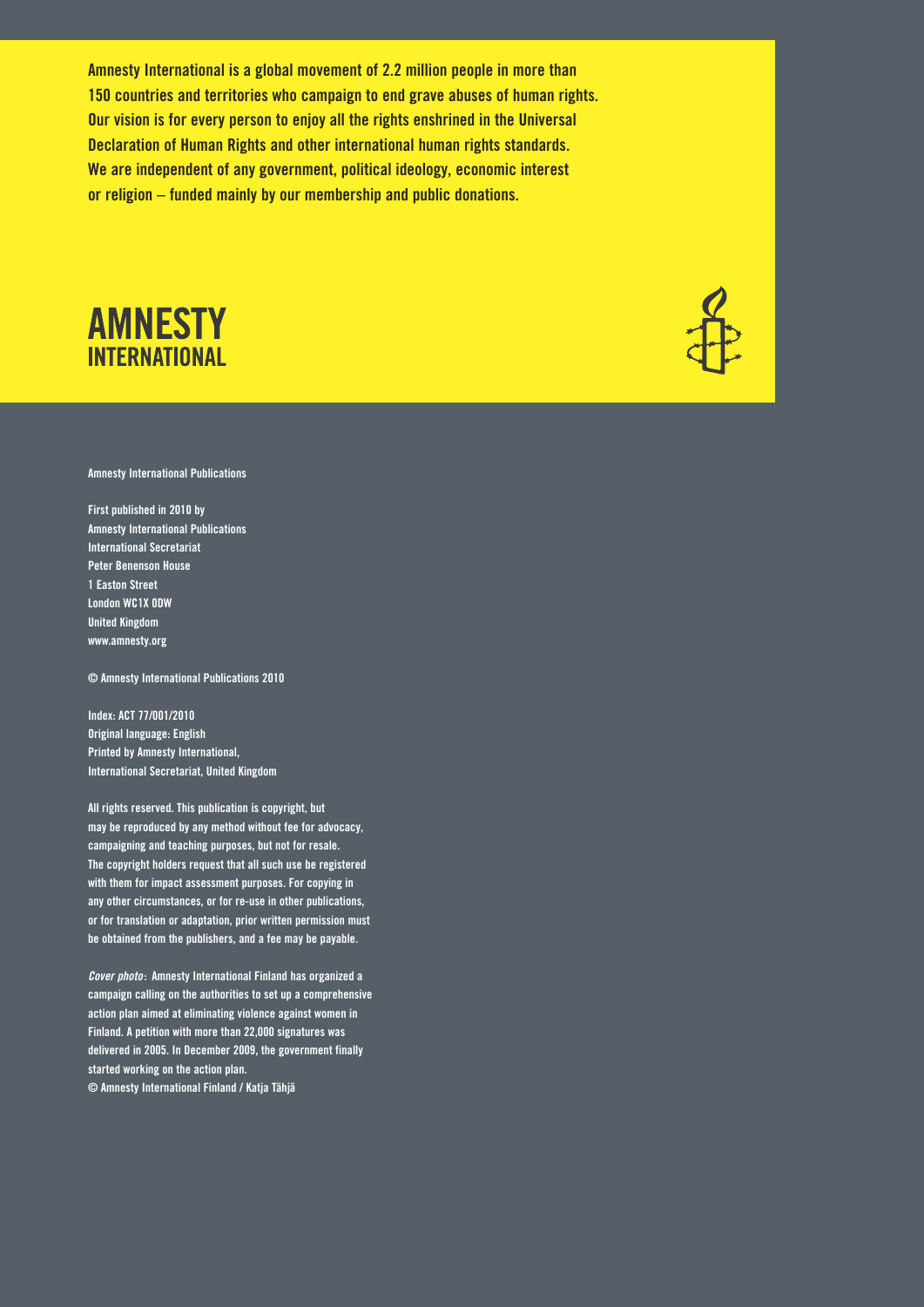## CASE CLOSED RAPE AND HUMAN RIGHTS IN THE NORDIC COUNTRIES SUMMARY REPORT

## **CONTENTS**

| <b>1/INTRODUCTION</b>                                 | 1              |
|-------------------------------------------------------|----------------|
| STATE OBLIGATIONS                                     | $\mathbf{1}$   |
| 2/RAPE IN THE NORDIC COUNTRIES                        | 3              |
| MOST STORIES OF RAPE ARE NEVER TOLD                   | 3              |
| <b>REPORTED RAPES</b>                                 | 4              |
| CASES NEVER COME TO COURT - THE ATTRITION PROCESS     | 5              |
| THE WOMEN BEHIND THE STATISTICS                       | 5              |
| YOUNG WOMEN                                           | 6              |
| RAPE IN INTIMATE RELATIONSHIPS                        | 6              |
| ACQUAINTANCE RAPE AND 'DATE RAPE'                     | $\overline{1}$ |
| <b>RAPE BY STRANGERS</b>                              | $\overline{1}$ |
| <b>MULTIPLE PERPETRATORS</b>                          | $\overline{7}$ |
| <b>3/LEGAL FRAMEWORK</b>                              | 8              |
| DOES LEGISLATION MEET CURRENT HUMAN RIGHTS STANDARDS? | 8              |
| RAPE DEFINITIONS                                      | 9              |
| DENMARK: RAPE AND SEXUAL ABUSE WITHIN MARRIAGE        | 9              |
| FINLAND: RAPE CATEGORIZATION                          | 11             |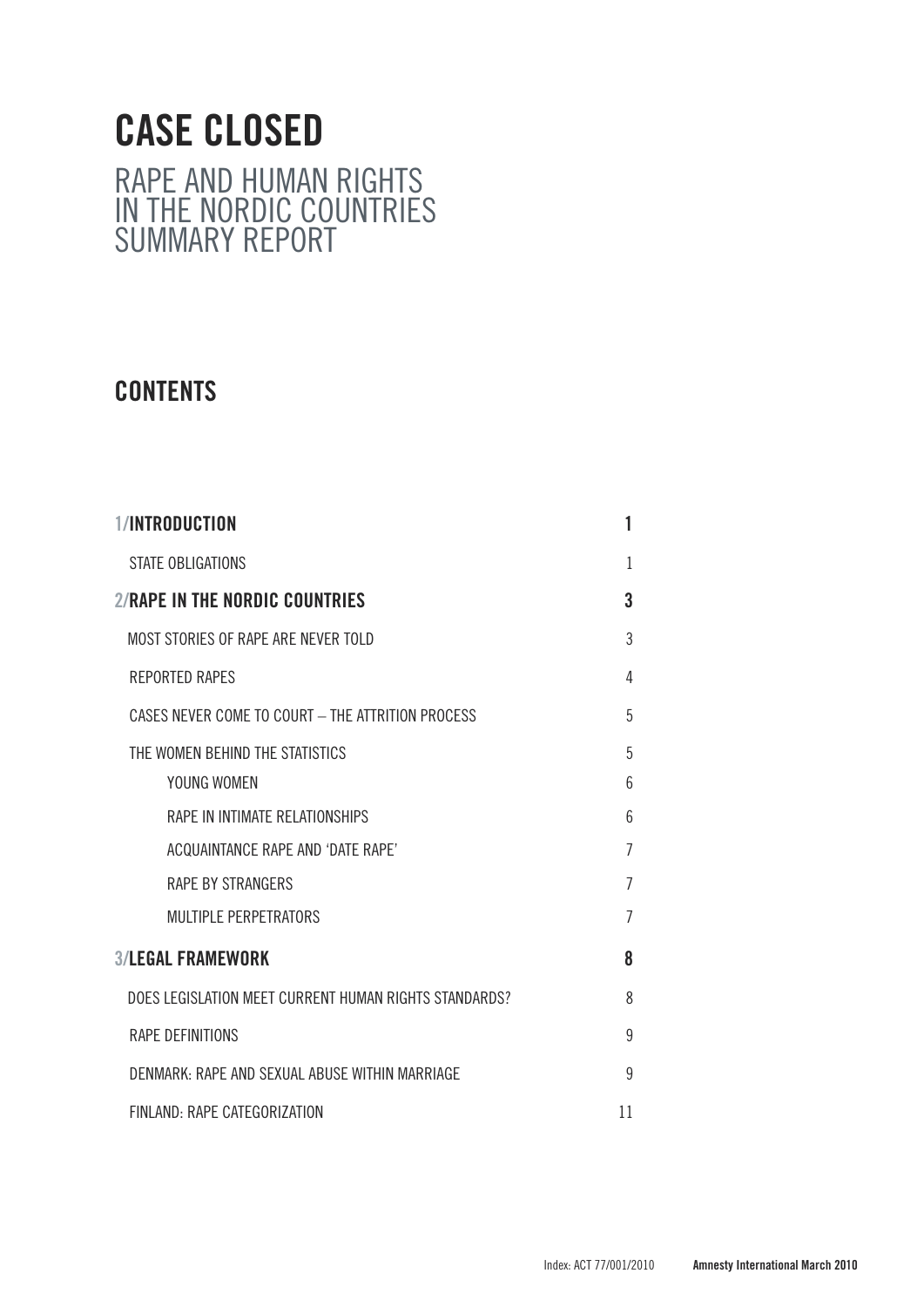| FINLAND: PROSECUTION IS THE DUTY OF THE STATE, NOT THE VICTIM | 11 |
|---------------------------------------------------------------|----|
| NARROW DEFINITIONS OF RAPE                                    | 12 |
| 4/THE LEGAL JOURNEY                                           | 14 |
| PRINCIPLES IN THE LEGAL SYSTEM                                | 14 |
| PUBLIC PROSECUTION OR COMPLAINANT'S OFFENCE                   | 14 |
| <b>CRIMINAL INTENT</b>                                        | 14 |
| <b>RULE OF LAW</b>                                            | 15 |
| STATE OF THE EVIDENCE                                         | 15 |
| ATTRITION IN RAPE CASES: INVESTIGATION QUALITY VITAL          | 15 |
| LACK OF EFFICIENT AND THOROUGH INVESTIGATION OF RAPE CRIMES   | 16 |
| ATTITUDES TOWARDS AND TREATMENT OF RAPE VICTIMS               | 17 |
| THE 'IDEAL VICTIM'                                            | 17 |
| STEREOTYPES INTERFERE WITH JUSTICE                            | 18 |
| INADEQUATE USE OF FORENSIC EVIDENCE                           | 18 |
| <b>LACK OF TRANSPARENCY</b>                                   | 19 |
| 5/SUPPORT FOR VICTIMS OF RAPE                                 | 21 |
| SUPPORT SYSTEMS IN THE NORDIC COUNTRIES                       | 21 |
| SEXUAL ASSAULT CENTRES IN DENMARK AND NORWAY                  | 21 |
| INADEQUATE SUPPORT FOR VICTIMS OF RAPE IN FINLAND             | 21 |
| NEED FOR LONG-TERM REHABILITATION SERVICES IN SWEDEN          | 22 |
| LEGAL COUNSEL FOR VICTIMS OF SEXUAL VIOLENCE                  | 22 |
| <b>6/POLITICAL LEADERSHIP</b>                                 | 23 |
| NATIONAL ACTION PLANS                                         | 23 |
| <b>EMPTY PROMISES?</b>                                        | 23 |
| POLITICAL LEADERSHIP NEEDED FOR CHANGE                        | 24 |
| <b>7/RECOMMENDATIONS TO THE NORDIC GOVERNMENT</b>             | 25 |
| <b>ENDNOTES</b>                                               | 27 |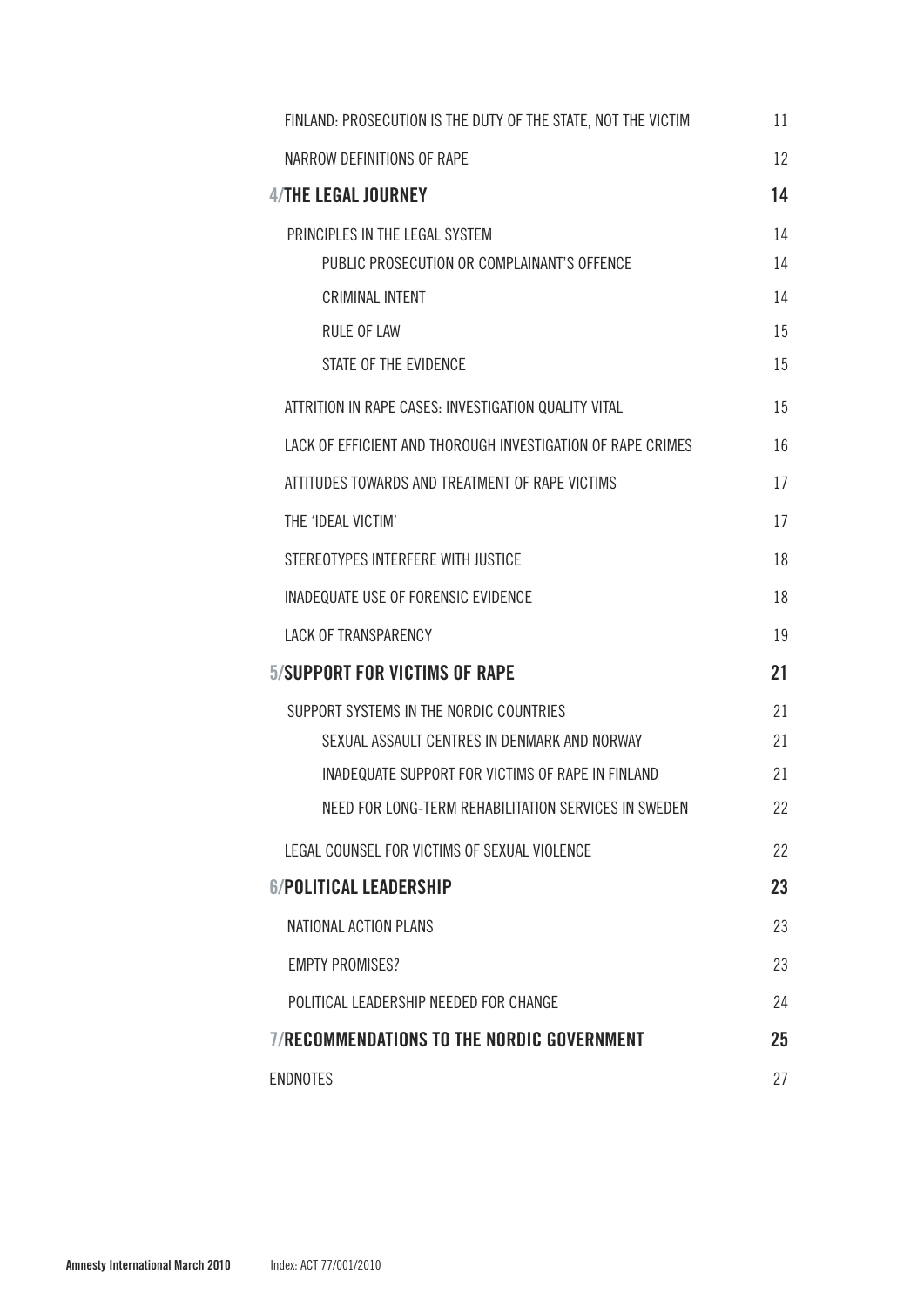# 1/INTRODUCTION

Sexual violence against women and girls is a worldwide phenomenon. There are no countries where women live free of the threat of such violence and no class or group of women is exempt from its destructive effects. Rape and other sexual violence harm not only the victims, but communities and societies as a whole.

Rape and other sexual crimes are a grave attack on the physical and mental integrity and sexual autonomy of the victim. These crimes are violations of human rights in themselves and they also impair the victim's enjoyment of a range of other human rights such as the rights to physical and mental health, personal security, equality within the family and equal protection for men and women under the law.

This report is a summary of a comprehensive report published by Amnesty International in Denmark, Finland, Norway and Sweden in 2008: *Case Closed – Rape and human rights in the Nordic countries*.1

Children, women, and sometimes also men, are subjected to rape and other forms of sexual violence in countries all over the world. While acknowledging that all sexual violence, regardless of the identity of the victim, is important as a human rights issue, this report focuses on one form of sexual violence, namely rape of women in the Nordic countries: Denmark, Finland, Norway and Sweden. In almost all reported rapes in the Nordic countries of people aged 15 years or older the victim of the crime is female, and the perpetrator is a man.2 Women are raped by men they are close to or acquainted with as well as by men completely unknown to them.

## STATE OBLIGATIONS

In all societies worldwide, the unequal power balance between men and women generates and reinforces tolerance of men's violence against women. Frequently states fail to take adequate action to combat domestic violence, rape and other forms of violence against women. Men's violence in intimate relationships, including marital rape, is often considered a "private" matter. In the majority of cases, such crimes are not properly investigated and the perpetrators are rarely punished. Often governments fail to acknowledge that violence against women is both a human rights violation and a societal problem. Even in states where laws have been adopted to safeguard the right of women to live a life free of such violence, the laws are not effectively implemented. As a result, many states fail to ensure gender equality in general and to deal effectively with gender-based violence in particular.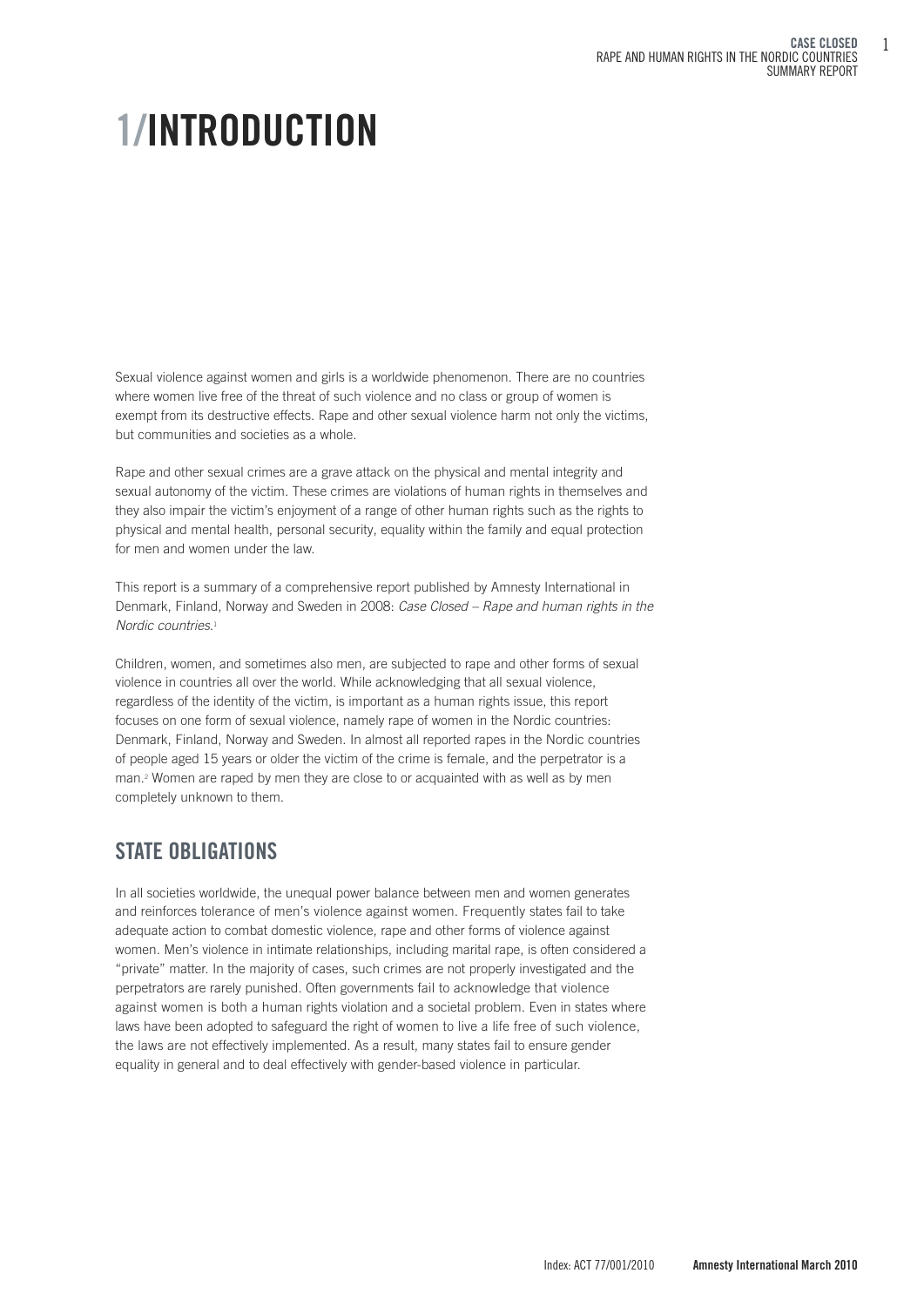International human rights law requires states as part of their efforts to eradicate gender discrimination to take action to prevent and protect women from gender-based violence, and to investigate and punish all acts of such violence. Women who have been subjected to rape are entitled to the same legal protection as victims of any other type of crime. If a state fails to ensure that women who are victims of rape have adequate legal protection, such discriminatory treatment on the basis of gender violates the right to equal protection before the law.

International human rights law also require states to provide survivors with full reparations. This includes the obligation to establish state institutions or to support other organizations that provide for the protection, support and assistance of victims of domestic violence, rape, sexual assault and other forms of gender-based violence.

A prerequisite for the participation of a victim of sexual violence in the legal process is access to various forms of support, including, for example, legal aid, medical care and psychosocial support.

States are obliged under international human rights law to take all appropriate measures to change social attitudes and cultural patterns that underpin prejudices and discrimination against women, as well as stereotyped gender roles for men and women. Preventive work at all levels of society is vital if profound and sustainable change is to be brought about, and to ensure women's right to a life free from gender-based violence, including rape and other sexual abuse.

Amnesty International believes that the failures to prevent and to protect women and girls from rape and other forms of sexual violence, and to ensure justice for all rape victims, are among the most serious challenges to the human rights of women in the Nordic countries. Concrete measures targeted at the legal system are necessary to improve the quality of investigations so that they form a solid basis for prosecution and trial, and to improve the judicial handling of rape cases. The Nordic governments must ensure that legal procedures in rape cases are impartial and fair, and are not affected by gender stereotypes about sexuality or by prejudices towards certain groups of girls and women. To achieve this, a wide range of measures is needed, including training and education to change discriminatory attitudes towards women. This challenge must be dealt with as a matter of urgency through firm action by the Nordic governments.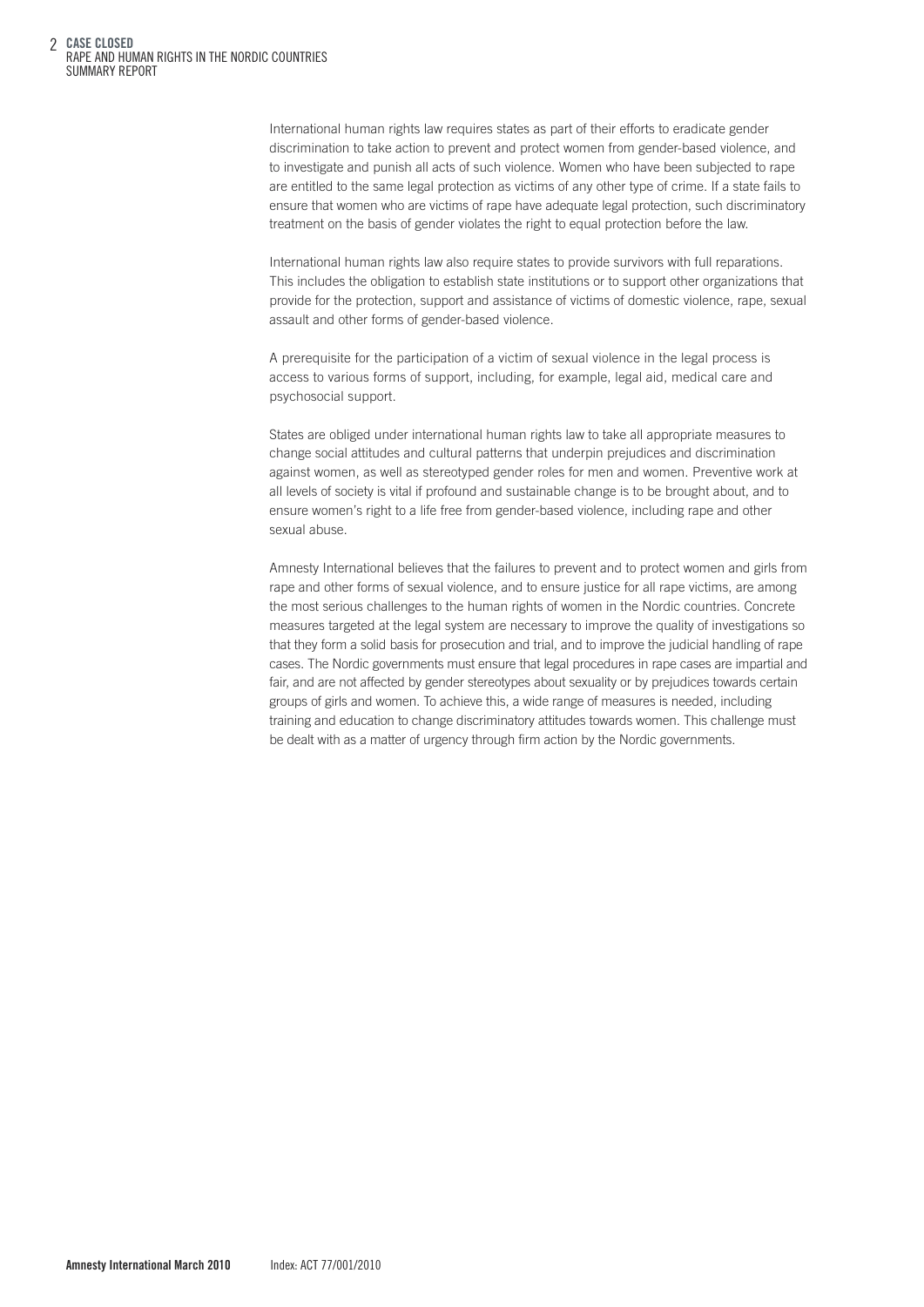## 2/RAPE IN THE NORDIC **COUNTRIES**

The Nordic countries – Denmark, Finland, Norway and Sweden – are often singled out for praise when it comes to gender equality. The demands of women's movements have paved the way for women's participation in all sectors of society. The governments in these countries have long focused attention on equal opportunities for women and men in public life, work, education, political participation, representation and leadership. Even so, continuing violence against women is evidence of the unequal power relations between men and women that still prevail in all the Nordic countries.

This insight has, to various extents, influenced the political agenda in the Nordic countries during the past two or three decades, and measures to combat men's violence against women form part of the governments' policies to bring about gender equality.

The UN Special Rapporteur on violence against women has, in the case of Sweden, pointed out that, while an impressive level of gender equality has been achieved in the so-called public spheres of work, education and political participation, these achievements seem to have halted at the doorsteps of private homes. The unequal power relations between men and women continue to be fuelled by deeply rooted patriarchal gender norms that are reproduced within the so-called private spheres of family life and sexual relationships.3 Accordingly, the equal opportunities agenda is a necessary but insufficient strategy for achieving full gender equality and ensuring women's right to a life free from violence.

Gender-based violence is the subject of public debate and discussion in the Nordic countries. Governments, politicians and justice systems all claim that combating gender-based violence is a high priority. Various measures have been adopted, including legislative changes, training of police and prosecutors, enhanced support for victims of sexual violence and the adoption of national action plans to combat gender-based violence against women. However, rape and other forms of sexual violence remain an alarming reality that affects the lives of many thousands of girls and women every year in all Nordic countries.

## MOST STORIES OF RAPE ARE NEVER TOLD

Official crime statistics are available and made public in all Nordic countries. In addition, prevalence studies and population-based surveys have been conducted, for example in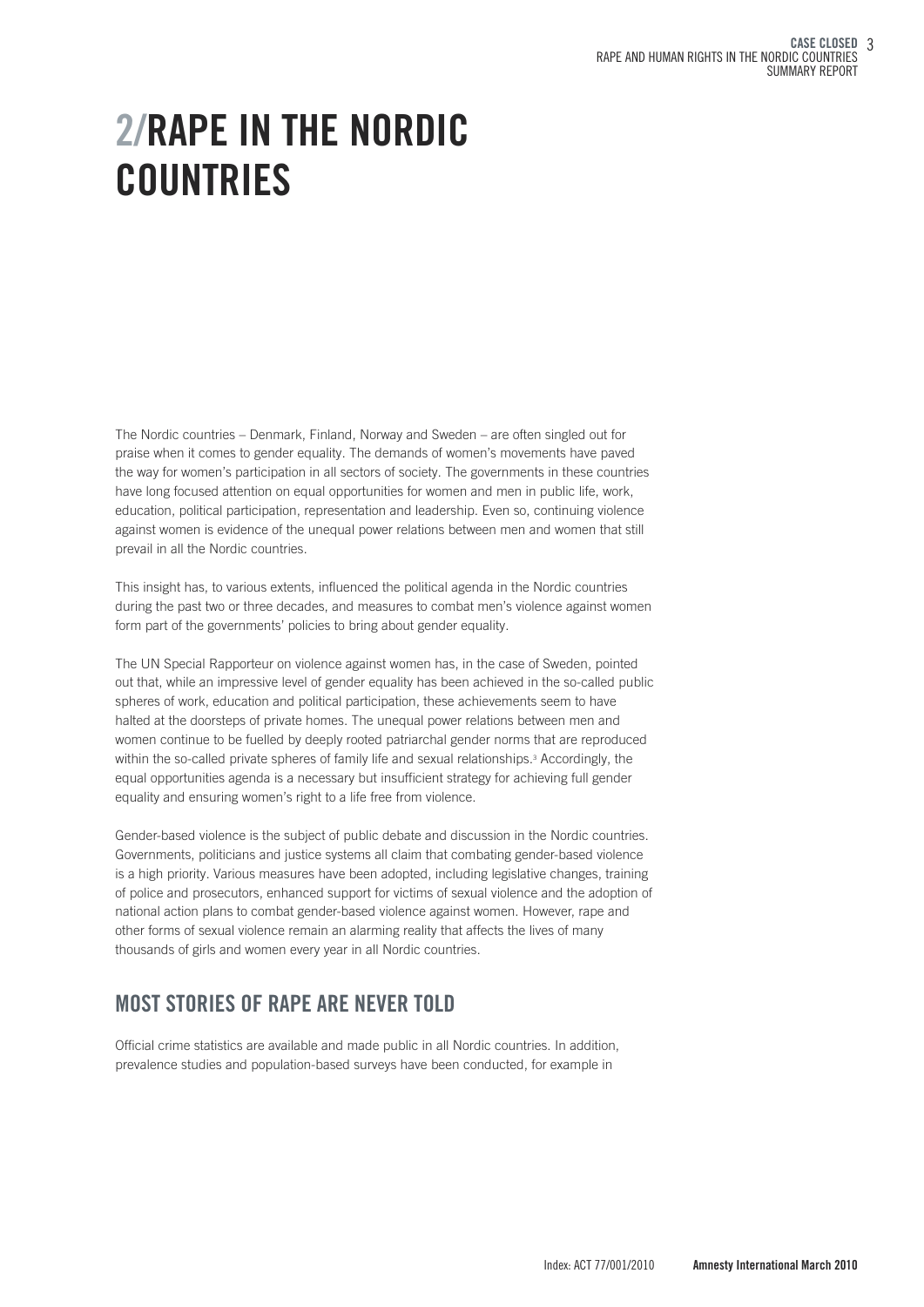Denmark, Finland and Sweden. These studies show that the countries' crime statistics only include a small proportion of the rapes actually committed. The number of unreported cases seems to be particularly high in Finland: an estimated 2–10 per cent of all rapes are reported, compared to around 25 per cent in Denmark.

For various reasons, the vast majority of the victims will never report the crimes to the police. Women may feel ashamed, or even blame themselves, for being raped. Many women fear that reporting will have negative consequences. Others may lack sufficient support and encounter distrust and negative attitudes from people around them.

At the same time, thousands of women do take the decision to report the crimes they have been subjected to, but their claims for justice and reparation are rarely met. Their right to justice is still hampered in practice, despite state obligations to investigate all cases of rape and hold the perpetrators accountable.

## REPORTED RAPES

Numbers of reported rapes, including attempted rapes, vary considerably between the four countries:

**Denmark is the only country where the number of reported rapes seems to have been** stable over a period of time, with around 500 rapes reported in each of the past five years. According to research the number of women being raped in Denmark seems to have declined over the longer term. This is explained by changes in social norms that have led people to view rape as a more serious crime.4

In Finland, the number of reported rapes has increased over the last decade, reaching more than 900 in 2008.<sup>5</sup>

In Norway, the number of reported rapes increased by 30 per cent from 731 in 2003 to 949 in 2008.

 $\blacksquare$  In Sweden, according to official crime statistics, the number of reported rapes has quadrupled during the past 20 years. In 2008, just over 4,000 rapes of people over 15, the great majority of them girls and women, were reported.<sup>6</sup>

The countries' criminal statistics are not comparable. Apart from the differences in the size of their populations, there are also different modes of recording rapes that are reported to the police. In Denmark and Norway the statistics record cases (generally one case for one victim), while in Sweden the statistics record reported **acts** of rape. If, for example, a woman is repeatedly raped by the same man during the course of one day, each rape will be registered as a separate offence. This is also true for cases where a woman is raped by a group of men. Hence, crime statistics in Denmark and Norway show how many people have reported rape, while the Swedish statistics show how many acts of rape have been reported.

Gradual reforms that have expanded legal definitions of rape can explain some of the increase in the number of reported rapes in Norway and Sweden. In addition, there seems to be an increased willingness to report rape crimes. But it is not possible to exclude the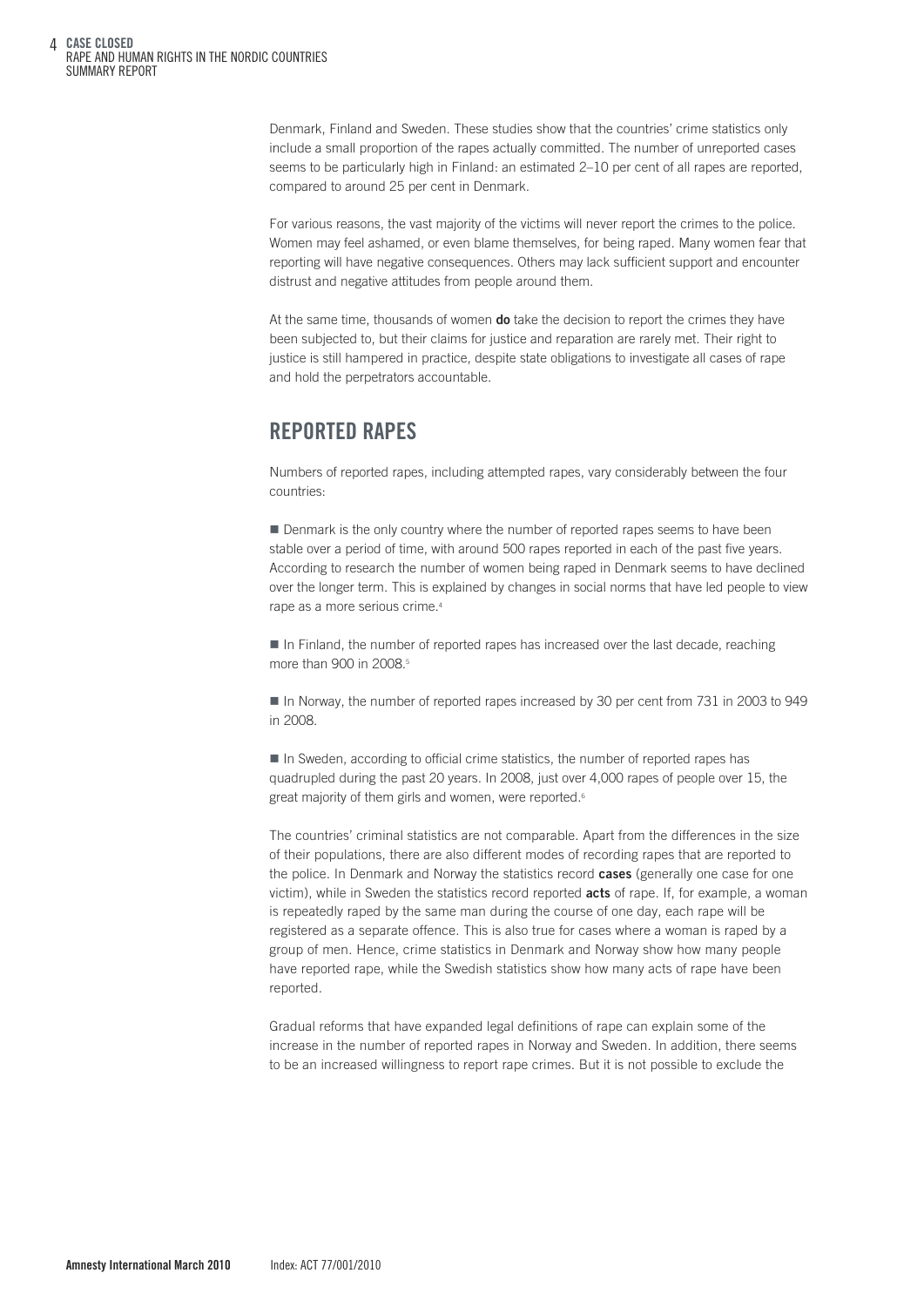possibility that the increase in reporting may reflect an actual increase in the number of rapes in Finland, Norway and Sweden.

### CASES NEVER COME TO COURT – THE ATTRITION PROCESS

The pattern in Finland, Norway and Sweden follows that of several other European countries: a continuous and strong increase in the number of reported rapes in recent decades, whereas the number of prosecutions and convictions has remained fairly static. Attrition describes the filtering process whereby alleged offences never come to the attention of the criminal justice system, either because they are never reported, or because cases are dropped at various stages of the legal process.

Women who report rape to the police in the Nordic countries have only a small chance of having their cases tried by a court of law. The result is that many perpetrators are never held to account for their crimes.

In Denmark, on average 20 per cent of reported rapes lead to a conviction in court. 60 per cent of rape cases where a suspect has been identified and charged by the police are closed by the prosecution and never brought to trial.

■ In Finland, approximately 16 per cent of reported rapes go to court. The acquittal rate in district courts between 1997 and 2007 was 19 per cent. Approximately 13 per cent of reported rapes lead to a conviction.

■ In Norway, approximately 16 per cent of reported rapes go to court. The acquittal rate for rape cases in court is 36 per cent. Only 12 per cent of reported rapes end with a conviction.

In Sweden, 20 per cent of the reported acts of rape resulted in a court trial in 2008,7 a marked increase from the previous two years when less than 15 per cent of cases were tried by a court. There are no available statistics on how many reported rapes end with conviction, as official statistics report how many people are convicted. In 2008, 262 persons were convicted of rape.

A number of cases are closed because the perpetrator is never identified, but the majority of cases are closed because of the "state of the evidence" or because "it cannot be proved that a crime has been committed". Even if cases do go to trial, the acquittal rate is very high. There is therefore a common cause for concern about the lack of legal protection for victims of rape in the Nordic countries.

## THE WOMEN BEHIND THE STATISTICS

Rape is always a crime and a violation of fundamental human rights, no matter who the victim is and regardless of the relationship between the victim and the perpetrator. Nevertheless, it is important to identify situations where different types of rape occur. It is also important to develop knowledge about who is targeted for rape and sexual assault and which survivors are treated as "ideal victims" by society. Such knowledge can help understand and undermine stereotyped ideas of "real rape" and "ideal victims". This is crucial in order to formulate effective preventive strategies and measures,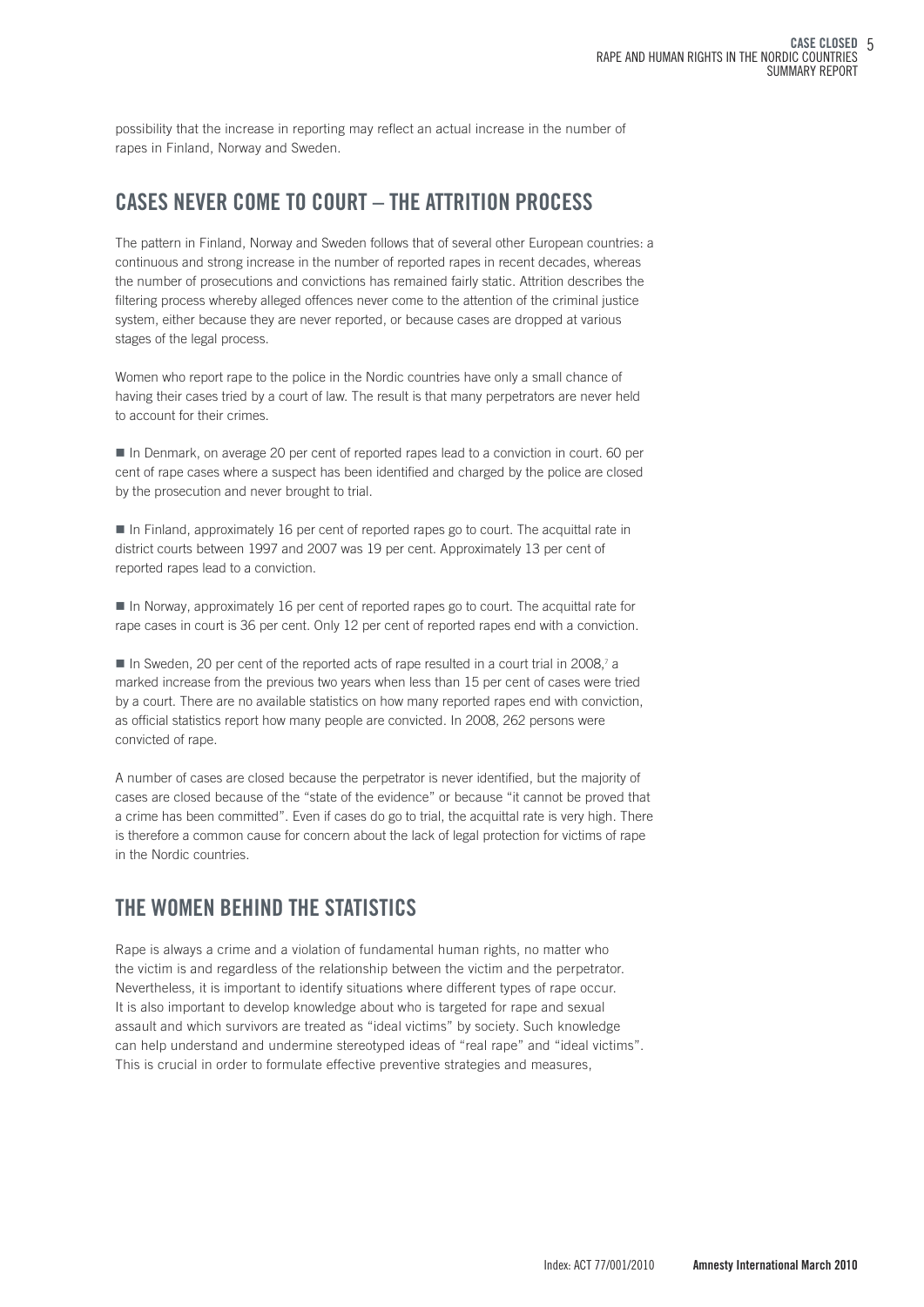CASE CLOSED RAPE AND HUMAN RIGHTS IN THE NORDIC COUNTRIES SUMMARY REPORT 6

> increase prosecution rates, and offer adequate treatment and support to victims/survivors.

#### YOUNG WOMEN

A significant proportion of rape victims/survivors in the Nordic countries are girls under 18 and young women.

- In Denmark, 56 per cent of the victims who reported rape in 2007 were less than 20 years old.
- In Finland, more than 70 per cent of the victims were under the age of 30.

■ In Norway 45 per cent of rapes reported to the police in 2006 involved a victim under 20 years of age.

In Sweden, close to 25 per cent of the victims who reported rape in 2008 were between 15 and 17 years old and in 98 per cent of these cases the victim was female.

This relatively high proportion of girls within the total number of victims indicates that the Nordic states should take particular care to research the experiences of girls, particularly the identity of perpetrators, the situations in which rapes take place, and the victims' special need for medical and psychosocial assistance due to their age and status as children under the Convention on the Rights of the Child.

#### RAPE IN INTIMATE RELATIONSHIPS

Rape within intimate relationships, like any other form of gender-based violence by a partner, is an abuse of trust. In general, rapes in intimate relationships are under-represented in the crime statistics.

■ Studies in Denmark show that the majority of sexual assaults are committed by former or current partners, who are responsible for more than three out of four cases of enforced sexual intercourse experienced by women after the age of 16.<sup>8</sup>

**E** Research from 2004 revealed that in Finland, rape in intimate or family relations accounted for 13 per cent of rape cases.

■ In Sweden, the proportion of reported "intra-relationship" rapes almost halved over a 10year period and accounted for 17 per cent of all reported rapes in 2006. However, the actual number of rapes in intimate relationships reported to the police increased by 24 per cent over the same period.<sup>9</sup>

Studies in Sweden show that in more than half of the cases other crimes were reported in conjunction with rape in intimate relationships, such as physical assault, unlawful threats or gross violations of the woman's integrity.<sup>10</sup> This shows that rape is often an integral part of a broader pattern of violence against women in intimate relationships. In recent years, however, more rapes have been reported that were not accompanied by the use of violence which may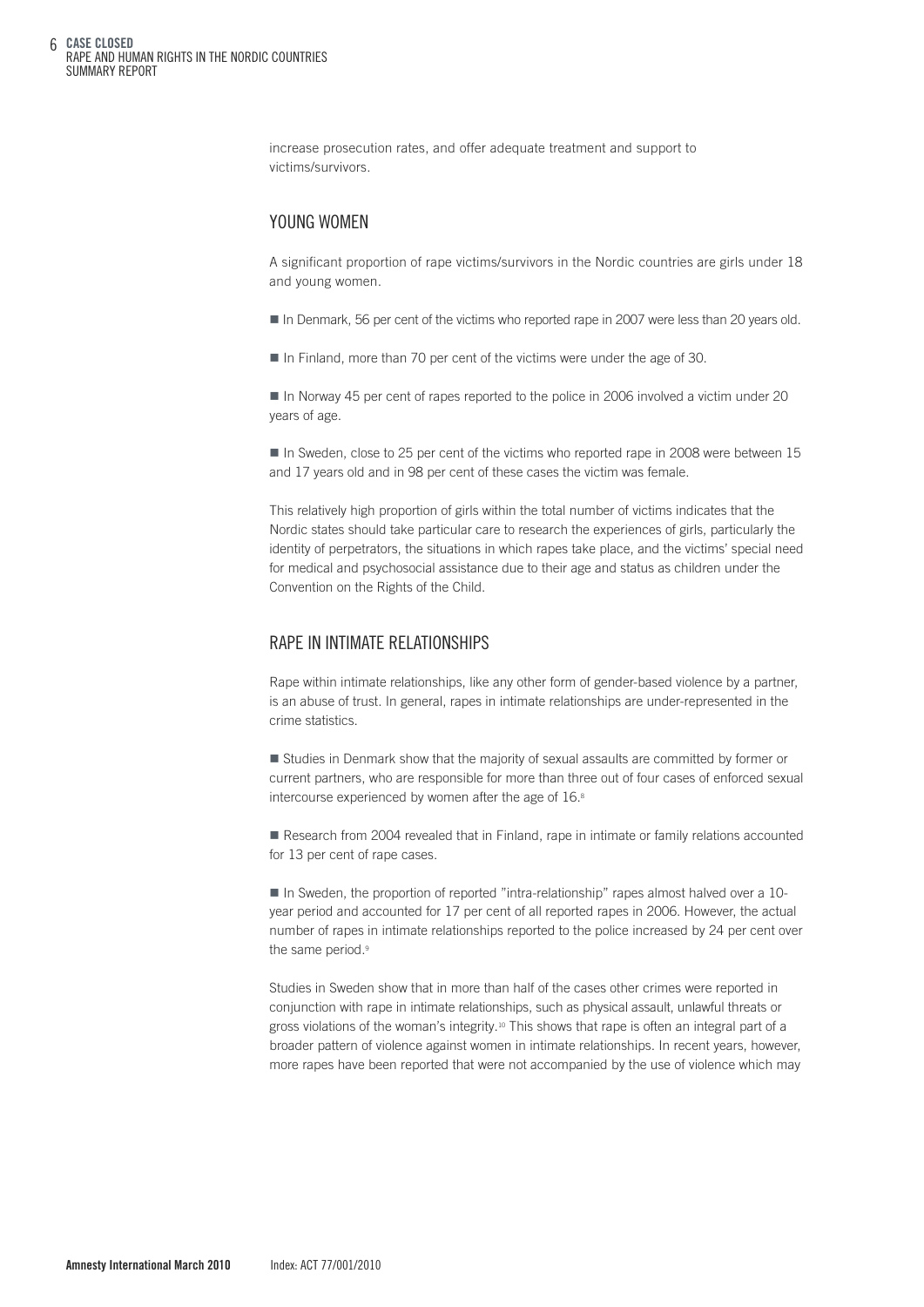indicate that victims are more prepared to report rape in intimate relationships, even if it does not result in physical injuries.

#### ACQUAINTANCE RAPE AND 'DATE RAPE'

In Denmark, 46.5 per cent of the women who in 2006 contacted the Centre for Victims of Sexual Assault, in Copenhagen, said they had been raped by an acquaintance (a man whom the woman has just met or knows superficially).

In Finland, rapes where the victim and the offender knew each other accounted for the majority of reported cases. Often, the crime scene was the home of either the victim or the offender. Close to half the rape cases reported to the police occurred among acquaintances or in situations corresponding to date rapes.

In Sweden, rape committed by a superficial acquaintance accounts for approximately 40 per cent of all reported cases. In addition, rapes in situations where the victim and perpetrator have just met, for example in restaurants, bars or clubs, have increased in Sweden.

#### RAPE IN SUDDEN ASSAULTS BY STRANGERS

Rape by a total stranger who suddenly attacks (also known as "blitz rape") is often referred to as "real", "easy", "classic" or "uncomplicated" by the police. This kind of rape is seen as comparatively easy to tackle for investigative purposes, because the credibility of the victim may not be questioned in the same way as it is in acquaintance rapes. However, referring to certain types of rape as "real" carries the implication that other types of rape are not real. Such rapes have decreased in both Denmark and Sweden over the last decade. In Finland, 25 per cent of reported rapes are perpetrated by a stranger.

#### MULTIPLE PERPETRATORS

A recent study in Denmark shows that 29 per cent of all consummated rapes by strangers reported to the police were gang rapes, involving several perpetrators.

Gang rapes have markedly increased during the last decade in Sweden. They accounted for 18 per cent of all reported rapes in 2006. A common scenario involved repeated rapes or attempted rapes of one victim by different perpetrators acting separately during the course of one night, for example at a private party. In 80 per cent of cases the perpetrators were known to the victim.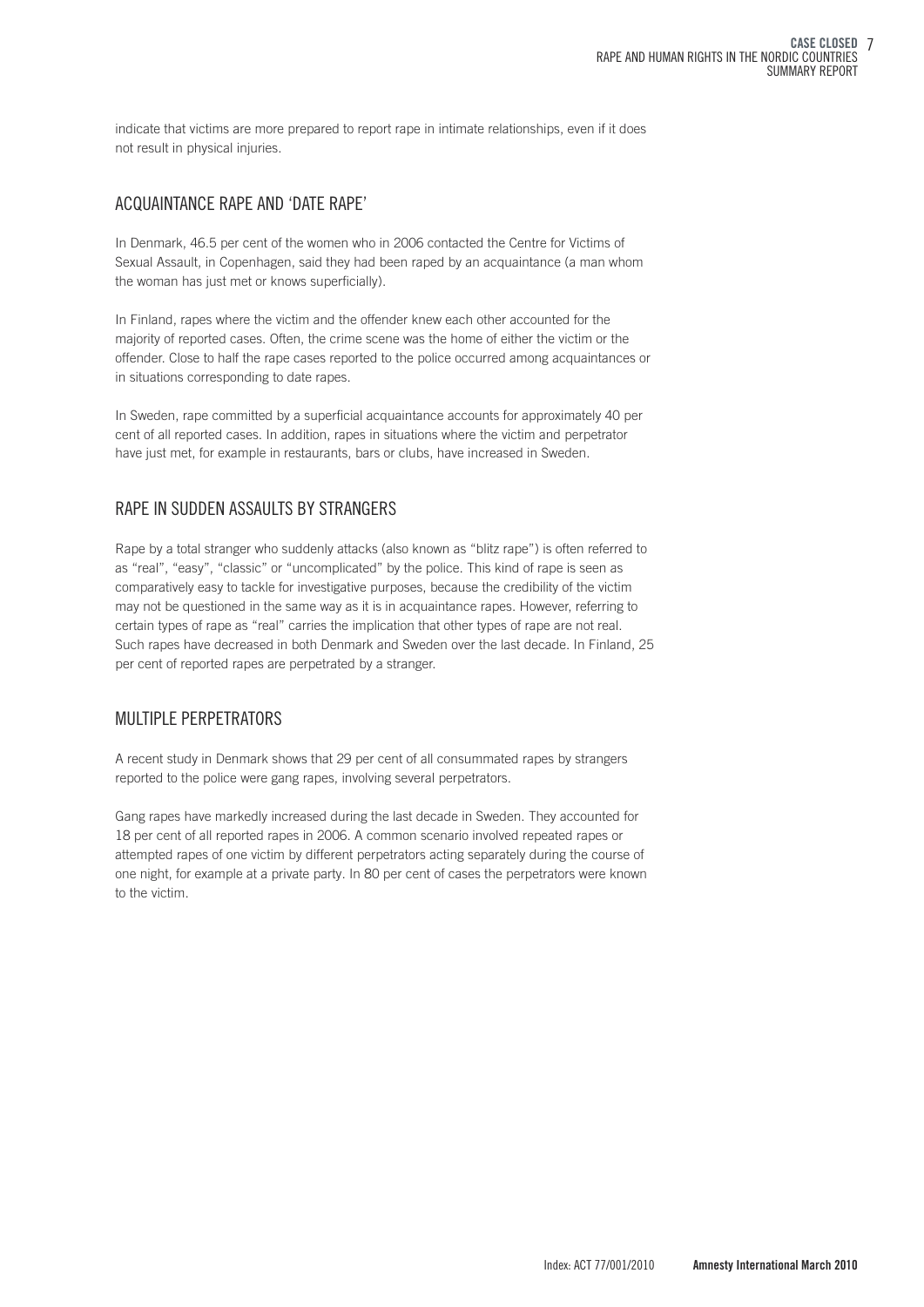## 3/LEGAL FRAMEWORK

Rape has been punishable in the Nordic countries for many centuries. Historically, the criminal laws in the Nordic countries emphasized the "honour" or "worthiness" of the victim in rape cases. Marital status and virginity played a crucial role in determining whether rape was considered a crime and what was seen as an appropriate penalty. The law was intended to protect women's honour and their value as the property of fathers and husbands, rather than the women's physical and mental safety.

As views on women's role in society have changed over time, so has the understanding of the nature of rape. These changes are reflected in current legislation in Denmark, Finland, Norway and Sweden. However, the national laws have not developed identically, nor have the legal developments been simultaneous.

Compared to the other Nordic countries, it is clear that Finland has been slower to reform its legislation on violence against women and rape. For example, Sweden was one of the first countries in the world to declare rape within marriage a crime, while Finland was among the last in Europe to criminalize marital rape.

## DOES LEGISLATION MEET CURRENT HUMAN RIGHTS STANDARDS?

The human rights standards of the current millennium state that protection of the right to sexual integrity and autonomy of each individual, regardless of gender or marital status, should be the basis of any criminal law regarding rape and other sexual violence. Violence or threats of violence should not define the seriousness of the crime against sexual autonomy. Instead, international criminal law recognizes that coercion, force, or threat of force ensures that genuine consent is not possible: this is the defining element of rape.

This approach is evident in the European Court of Human Rights ruling in the case of *MC v. Bulgaria*.11 According to the Court's judgment, states are obliged to punish and prosecute all non-consensual sexual acts, even in the absence of physical resistance on the part of the victim. The Court also noted developments towards recognizing rape as a violation of sexual autonomy. This approach has also been adopted by the International Criminal Tribunals for the former Yugoslavia and Rwanda, and in the Elements of Crimes of the International Criminal Court.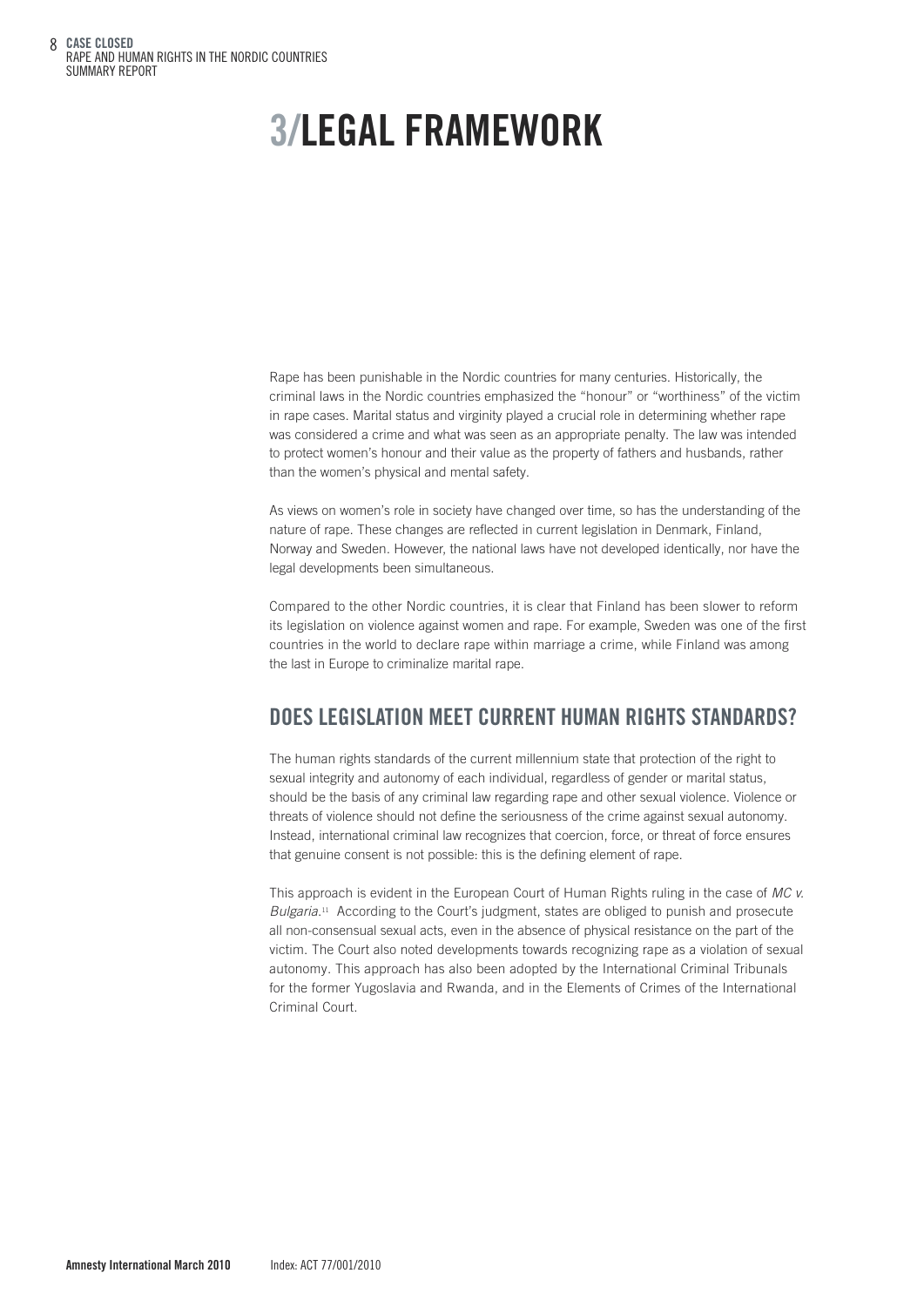## RAPE DEFINITIONS

Amnesty International calls for rape and other forms of sexual violence to be defined as sexual conduct in any instance in which the consent of the woman or girl involved is not truly and freely given.12 There should be no assumption in law or in practice that a girl or woman gives her consent because she has not physically resisted the unwanted sexual conduct regardless of whether the perpetrator threatened to use or used physical violence.

The laws governing rape in the Nordic countries have many similarities. For example, use of violence or threats of violence define the "seriousness" of rape in all four Nordic countries. Also criminal liability is linked to the ability to prove that the sexual act involved the use of, or threat of, violence. This is an indication that in spite of all the progress towards equality between women and men in many fields in the Nordic societies, when it comes to rape the legal measures are still not adequate to protect the sexual autonomy of rape victims, of whom the vast majority are women and girls.

In Norway and Sweden, the letter of the law allows even slight use of force to be interpreted as constituting rape: it may be sufficient for the perpetrator to "impede the victim's movements" for example by holding the victim's arms to pin her/him down, by applying body weight or by forcing the victim's legs apart. Further, in Norway and Sweden, provisions covering rape specifically include situations where the victim is unable to resist because of her helpless state.

From a human rights perspective, it is important that acts which do not include any kind of penetration or intercourse are criminalized when the act seriously infringes the sexual autonomy and integrity of the victim. This is the case in most of the Nordic countries. In Denmark, Norway and Sweden, in addition to oral, vaginal or anal penetration with body parts or objects, rape definitions also include comparable forced sexual acts that do not require any kind of penetration: such as touching of genitals or masturbation.

Finland differs in many ways from the other Nordic countries in regard to the definition of rape. In Finland, the definition of rape is built around the definition of sexual intercourse. Sexual intercourse, by definition in the Finnish Penal Code, means sexual penetration, by a sex organ or directed at a sex organ.

## DENMARK: RAPE AND SEXUAL ABUSE WITHIN MARRIAGE

International law and standards require that rape and sexual violence are not considered as crimes against morality or honour but as crimes against the sexual integrity and autonomy of the individual. However, the Danish Penal Code includes provisions on rape in the chapter dealing with vice crimes, implying that the focus of the law is the protection of morality and honour.

Even more disturbing is the fact that Danish law does not ensure equal protection for married women against sexual offences. Non-consensual sex with a victim in a helpless state is not defined as rape in the Danish Penal Code but as sexual abuse, and it is not punishable within marriage. Furthermore, there are no penalties for obtaining non-consensual sex by taking advantage of a victim's dependence or mental illness if the victim and the perpetrator are married. The Danish Penal Code also provides that if the perpetrator enters into or continues a marriage or registered partnership with the victim after the rape, it gives grounds for reducing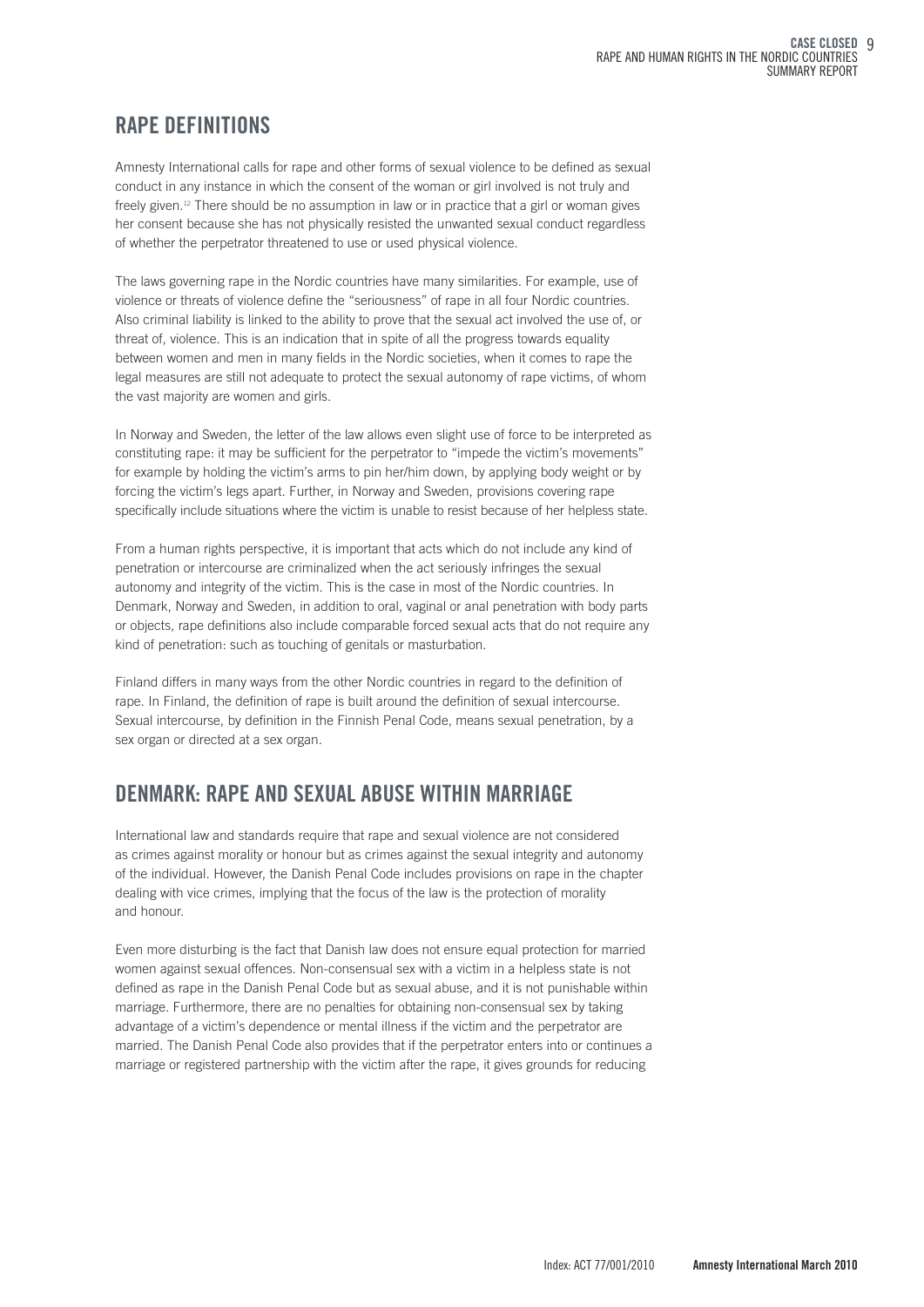10 CASE CLOSED RAPE AND HUMAN RIGHTS IN THE NORDIC COUNTRIES SUMMARY REPORT

> or remitting punishment. Rape and sexual violence are serious violations of a woman's right of sexual self-determination and integrity – marriage with the perpetrator does not change this fact.

> The Minister of Justice in Denmark has argued that non-consensual sex with a victim in a helpless state should not be included in the provision against rape in the Danish Penal Code. In a written statement the Minister stated:13 "*It is not natural to call it 'rape', if the perpetrator has not used physical coercion or has not threatened the victim or placed the victim in a state where that person is unable to resist*". The Minister of Justice has also argued that Article 227 (reduction or remittance of penalty if the perpetrator enters into or continues marriage with the victim) should stay in the Danish Penal Code:14 "*It is the view of the Ministry of Justice that the provision states values that are still relevant, namely the concern not to disturb the marriage etc. and the recognition that the society in such a situation should respect the victim's ability and will to reconciliation and forgiveness*".

Nevertheless, in November 2009 the Minister of Justice asked the permanent committee dealing with revisions of the Penal Code to look into the provisions regarding rape and sexual abuse in the Penal Code, including the exemptions of penalties within marriage and the level of sanctions in different categories of rape (rape by strangers, acquaintance rape, partner rape).15 Amnesty International welcomed this initiative.

#### DEFINITIONS OF RAPE IN INTERNATIONAL LAW

The definition of rape used by the International Criminal Court in its Elements of Crimes is an example for states to follow:

1. The perpetrator invaded the body of a person by conduct resulting in penetration, however slight, of any part of the body of the victim or of the perpetrator with a sexual organ, or of the anal or genital opening of the victim with any object or any other part of the body.

2. The invasion was committed by force, or by threat of force or coercion, such as that caused by fear of violence, duress, detention, psychological oppression or abuse of power, against such person or another person, or by taking advantage of a coercive environment, or the invasion was committed against a person incapable of giving genuine consent."

Consent according to Rule 70 of the Rules of Procedure and Evidence of the International Criminal Court:

- Consent cannot be inferred by reason of any words or conduct of a victim where force, threat of force, coercion or by taking advantage of a coercive environment undermined the victim's ability to give voluntary and free consent

- Consent cannot be inferred by reason of any words or conduct of a victim where the victim is incapable of giving genuine consent $16$ 

- Consent cannot be inferred by reason of the silence of, or lack of resistance by, a victim to the alleged sexual violence.

Amnesty International calls on states to incorporate these developments into their own domestic criminal laws.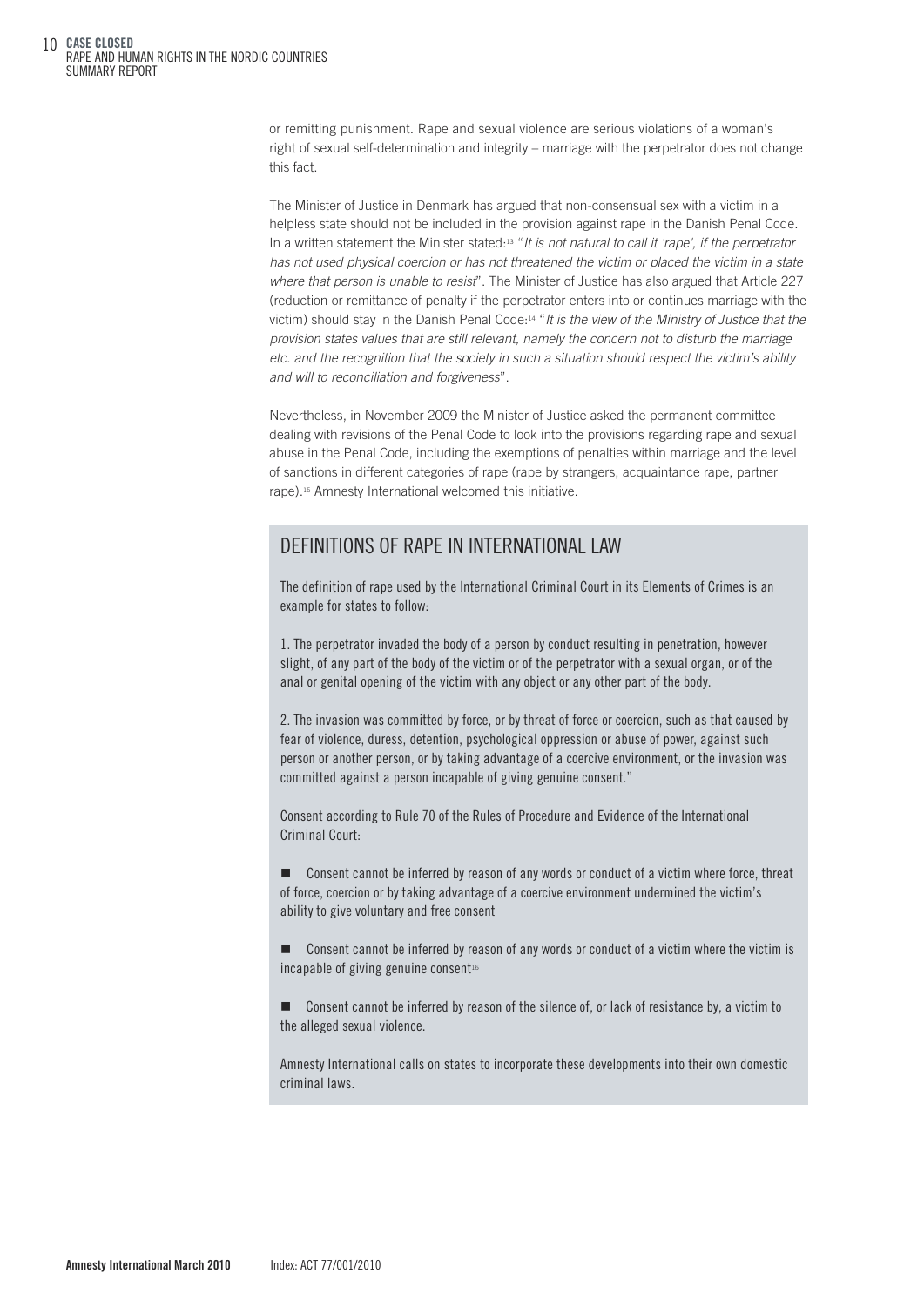## FINLAND: RAPE CATEGORIZATION

In the Finnish Penal Code there are three categories of rape which are determined according to the severity of the physical violence used by the perpetrator: rape, aggravated rape and coercion into sexual intercourse. According to law, a rape constitutes coercion into sexual intercourse (also known as "lesser degree rape") if the violence or threats used were slight, and if there were mitigating circumstances when the act is assessed as a whole.

## 'VIOLENCE USED DOES NOT MEET THE CRITERIA FOR RAPE'

A district court in Finland ruled in the case of a man in his thirties who forced a woman to have sexual intercourse in the disabled toilets of a restaurant by banging her head against the wall and twisting her arm behind her back. She could not scream for help as the man had covered her mouth with his hand. In the prosecutor's opinion, this was not a rape as the violence used was of a slight degree and the offence had been committed under mitigating circumstances. The man was convicted of coercion into sexual intercourse and sentenced to a conditional (suspended) sevenmonth prison term.

By comparison: refusal to undertake compulsory military service, including civilian service, in Finland results in a prison sentence of at least six months.

Court decisions show that 50 per cent of those convicted of rape were sentenced to imprisonment, while for those convicted of coercion into sexual intercourse the corresponding proportion was only about 10 per cent. In 2007-2008, when the offence was sexual intercourse by coercion, 91 per cent of sentences upon conviction were conditional (the sentence was suspended), and the average sentence was seven months.<sup>17</sup>

Finnish prosecutors and courts have in many cases considered a rape to constitute coercion into sexual intercourse even when it has resulted in clear physical injury. For example, the crime in a case where a woman was held captive for several days, raped repeatedly and denied her medication was considered to be coercion into sexual intercourse.

## FINLAND: PROSECUTION IS THE DUTY OF THE STATE,<br>NOT THE VICTIM

Finland is the only Nordic country where coercion into sexual intercourse, also known as "lesser degree rape", and certain forms of sexual abuse, are complainant offences. This means that the police will start a preliminary investigation only if the victim demands that the perpetrator be punished. One obvious consequence is that cases of coercion into sexual intercourse are taken to court much less frequently than rapes.

In Finland, a victim of rape or sexual abuse can exercise her "free will" and ask the prosecutor not to prosecute. This opens up the possibility for the perpetrator or others to pressurize the victim to withdraw the charges, with the prosecutor having no means of assessing whether the victim is in fact acting of her own "free will".

This sends a signal that it is up to the victim to decide whether a crime has been committed. From a human rights perspective, it is a duty of the state to prosecute effectively all crimes against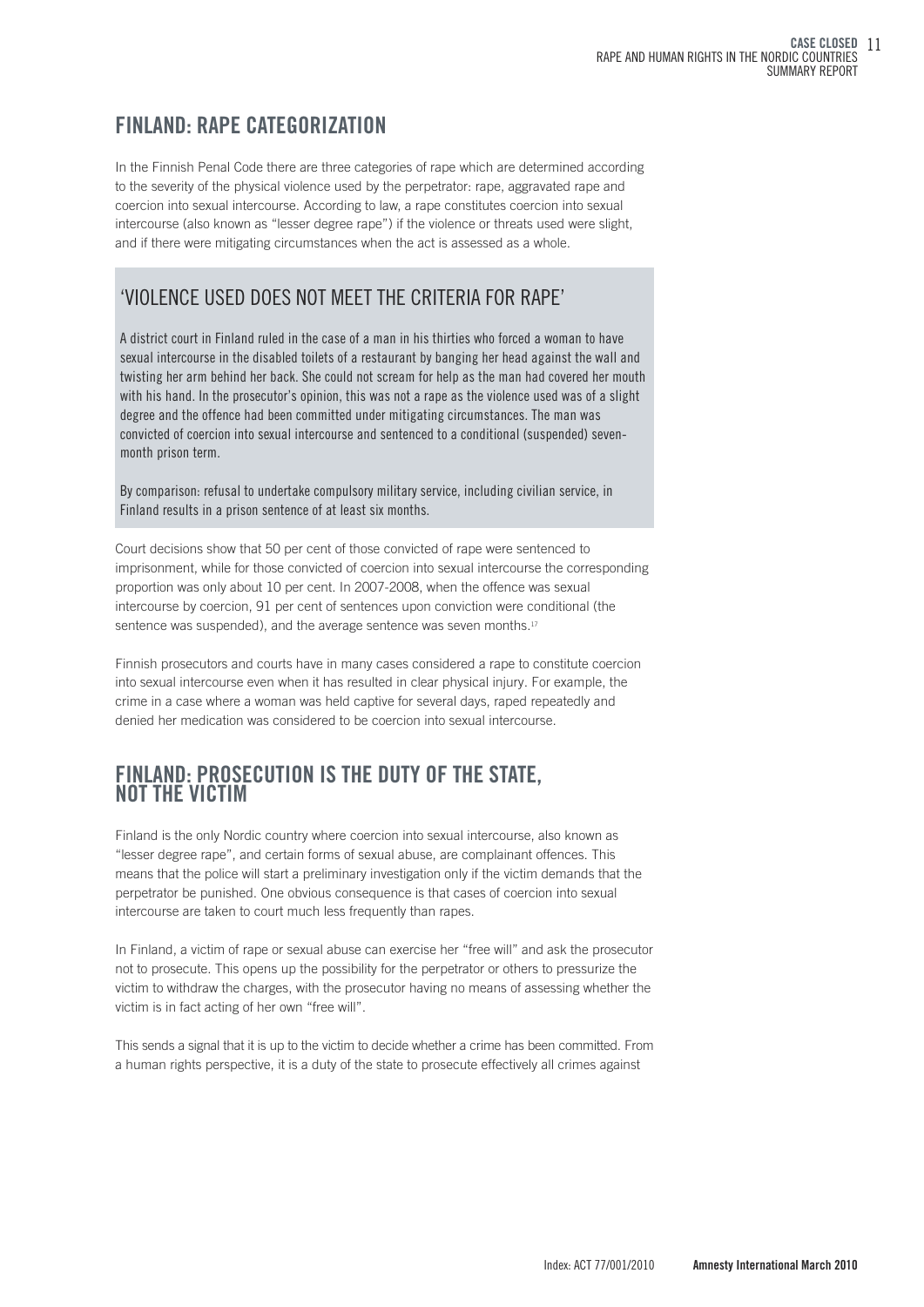12 CASE CLOSED RAPE AND HUMAN RIGHTS IN THE NORDIC COUNTRIES SUMMARY REPORT

> women, according to UN General Assembly Resolution 52/86. The European Court of Human Rights case of *Opuz v. Turkey* <sup>18</sup> also referred to the public interest involved in the state taking action to prosecute acts of violence against women, irrespective of the complaint of the victim.

### NARROW DEFINITIONS OF RAPE

In Denmark and in Finland if a woman cannot defend herself because of sleep, self-imposed intoxication, unconsciousness or illness, the crime is not defined as rape but as sexual abuse.

From a human rights perspective, this narrow definition of rape is a cause of serious concern. When emphasis is put on whether the victim is able to resist and whether her state of helplessness is self-inflicted, the actions of the victim, not the perpetrator, become critical in deciding whether a rape has taken place. This approach is clearly in contradiction with the International Criminal Court definition of rape and the ruling of the European Court of Human Rights.

From a human rights perspective the right to sexual autonomy and integrity does not diminish if an individual is in a helpless state, regardless of whether the helpless state is imposed by the victim herself or the perpetrator. The current situation in Denmark and Finland, where whether or not a woman has rendered herself helpless determines whether a rape has happened, sends out a message that raping a person who is unable to give her free agreement is a less serious crime than raping a person who is able to resist.

The legal system categorizes women who are helpless or unconscious because of their own action as less worthy of protection than other women. This seems to rest on discriminatory gender stereotypes where a "proper", "honourable" woman is expected to control her own behaviour and does not end up helpless. As a result women who are able to defend themselves deserve more extensive protection and crimes against them are regarded as more serious.

When the crime in question is not identified as a rape but rather seen as a lesser crime of sexual abuse this reduces significantly the penalties given. Amnesty International believes that sentences both in law and in practice should be proportionate to the crime. If the sentences given are extremely lenient, this signals to society at large that raping a person in a helpless state is not a serious crime.

In Denmark, the maximum punishment for non-consensual sex with a victim in a helpless state is half the maximum penalty for rape.<sup>19</sup> In Finland, the use of fines as the sole punishment for sexual abuse is common.

In Finnish district courts in 2007-2008, there were almost as many cases of sexual abuse as those of rape. Raping a victim in a helpless state rarely results in a prison sentence. Two thirds of the sentences for sexual abuse were conditional. The average length of sentence was seven months. In 20 per cent of cases, the perpetrator was sentenced to a fine. Somewhat more than 25 per cent of claims were rejected.<sup>20</sup>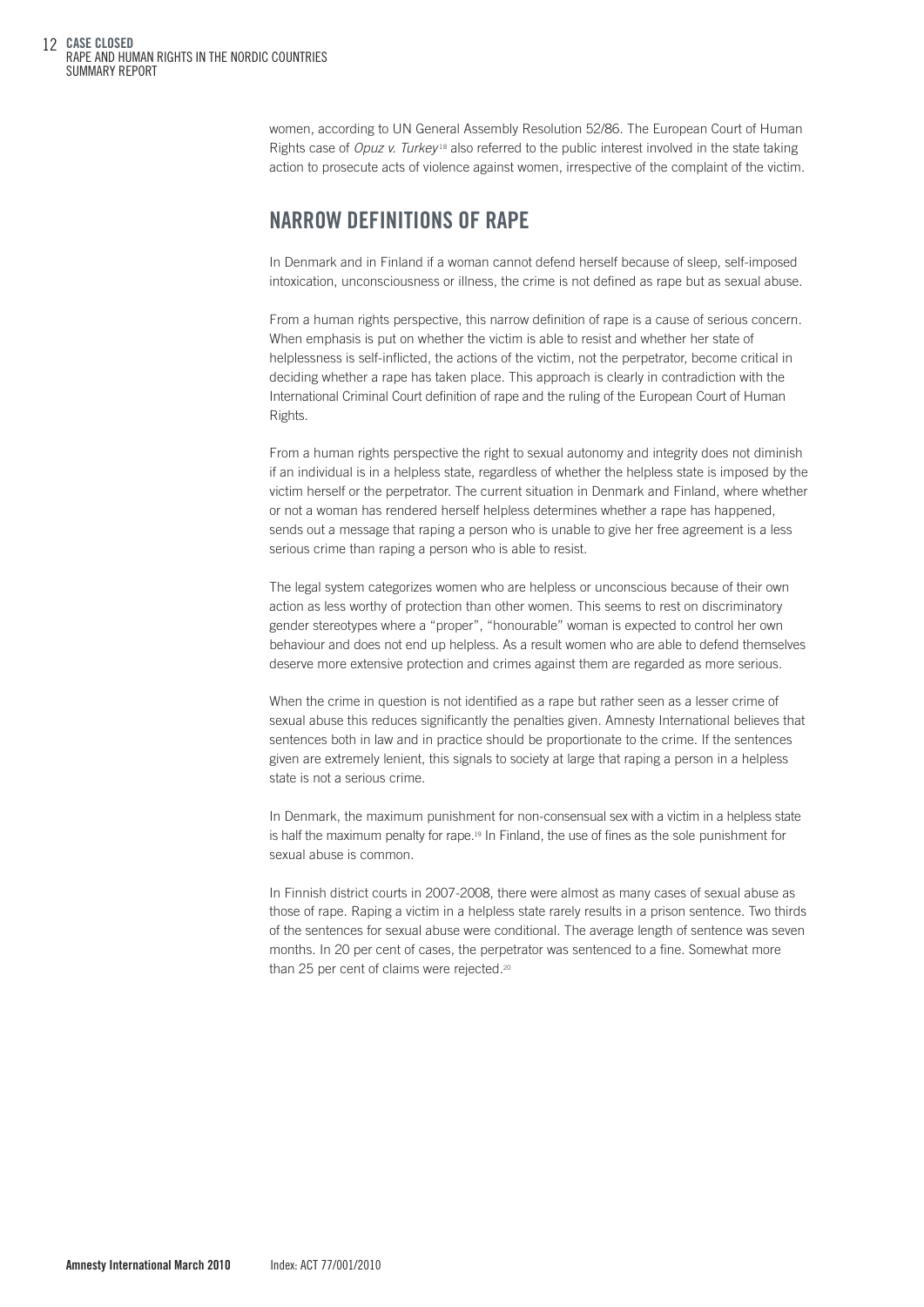

T VOLD<br>ORRESIEN vour girlfriend with an open bilize men against violence against violence against women.<br>
With the contractional Norway and Centre for Men published on a national survey on n<br>
violence against women. **SIT INTENDENT NOW** 

Amnesty International

An Amnesty International activist in Norway holds a placard that says: 'Is it violence if you hit your girlfriend with an open hand?' In order to mobilize men against violence, Amnesty International Norway and Reform – Resource Centre for Men published a report in 2007 based on a national survey on men's attitudes to

## 'RAPE OR SEXUAL ABUSE?'– TWO FINNISH DISTRICT COURT RULINGS

On a ferry from Finland to Sweden, a man took a drunk woman to his cabin and had intercourse with her. She woke up during intercourse, started to scream for help and tried to push the man away. Her female friend heard her screams and entered the cabin to help her out. The court considered that the woman's testimony of being drunk and suffering memory loss was credible. It was supported by the female friend's testimony of the amount of alcohol drunk, the ferry guard's report of the woman bumping into tables and doors and the consequent injuries. According to the court, the man's testimony of meeting her at the restaurant, dancing and having consensual intercourse was not credible and was also partly self-contradictory. The man was convicted of sexual abuse and sentenced to eight months' conditional imprisonment. If the crime had happened on a ferry that sailed under the Swedish flag, the crime would have been identified as a rape.

A 17-year-old boy admitted having intercourse with his 16-year-old classmate after a house party. The girl was sleeping as she had passed out due to drinking alcohol. The boy was sentenced to pay 40 day fines, that is the offence was estimated to be approximately as bad as speeding.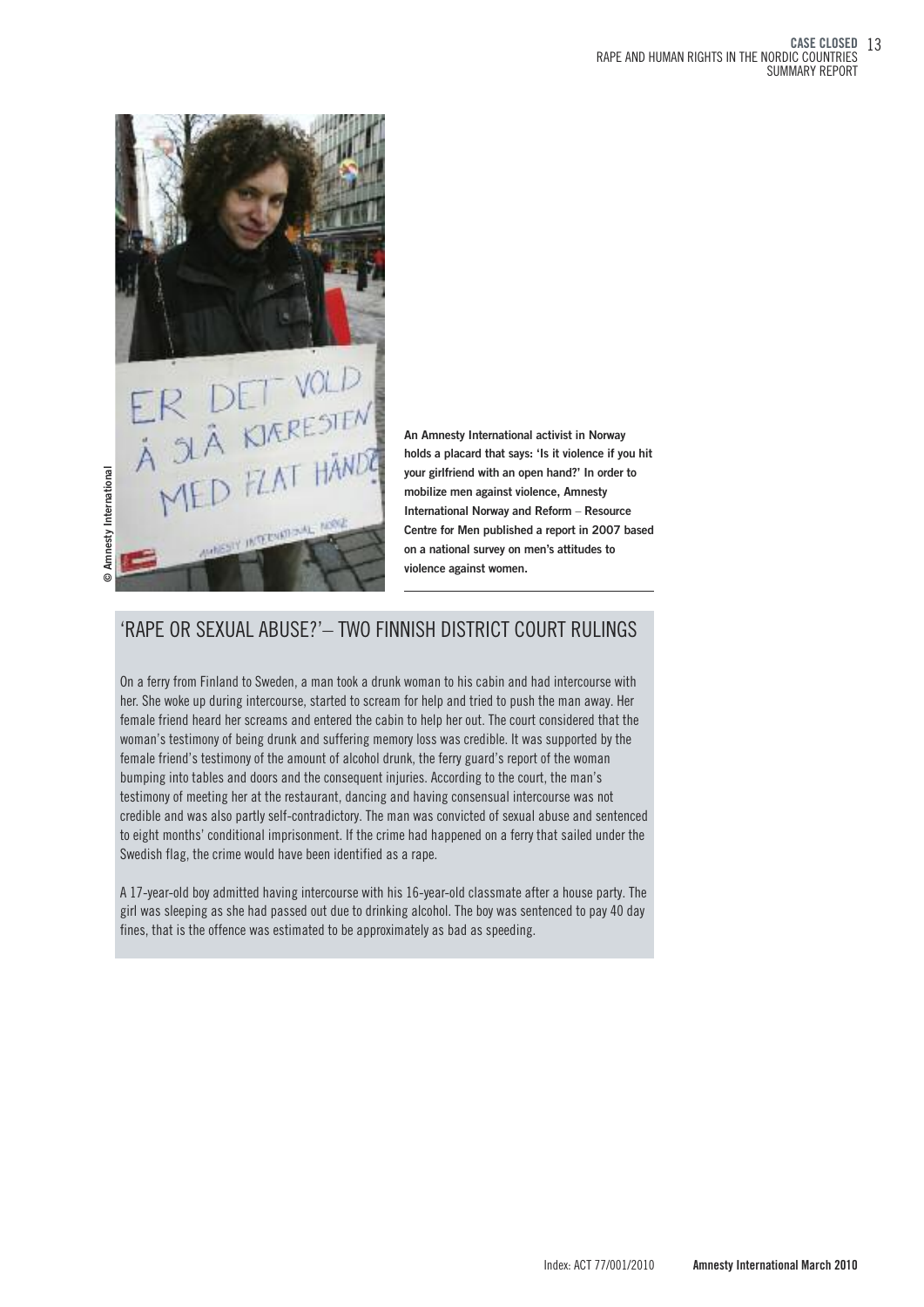14 CASE CLOSED RAPE AND HUMAN RIGHTS IN THE NORDIC COUNTRIES SUMMARY REPORT

## 4/THE LEGAL JOURNEY

Amnesty International has identified the steps that women and girls should be able to take to report and seek redress for sexual violence through the criminal justice system. These include:

- Reporting of sexual violence to the police must be safe and accessible.
- **Investigations must explore all relevant evidence.**
- Collection and processing of forensic evidence must be accessible and effective.
- **Prosecutors must initiate criminal proceedings against suspects where probable cause exists.**

Although the Nordic countries have come a long way towards fulfilling these standards, the reality is that only a small proportion of reported rapes result in prosecution and conviction. Instead the majority of cases are closed. This means that few of the women who report rape to the police will have their case tried by a court of law. Even fewer will see the alleged perpetrator convicted in court.

### PRINCIPLES IN THE LEGAL SYSTEM

#### PUBLIC PROSECUTION OR COMPLAINANT'S OFFENCE

In Denmark, Norway and Sweden the police are obliged to investigate any suspicion of rape, even when the victim no longer wishes to participate in or objects to further investigation. People other than the victim can report a rape. A prosecution is carried out by the public prosecutor on behalf of society. The prosecutor has an absolute duty to institute legal proceedings if she/he makes the assessment that the evidence is sufficient. In Finland, only two of the three categories of rape – rape and aggravated rape – are subject to public prosecution. The socalled "lesser degree of rape", coercion into sexual intercourse, is a complainant offence, which means in practice that the victim herself has to demand prosecution, and only then will the police start an investigation.

#### CRIMINAL INTENT

To convict a person of a rape crime, it has to be proved beyond reasonable doubt that the sexual interaction was a result of coercion, and it has to be proved that the perpetrator was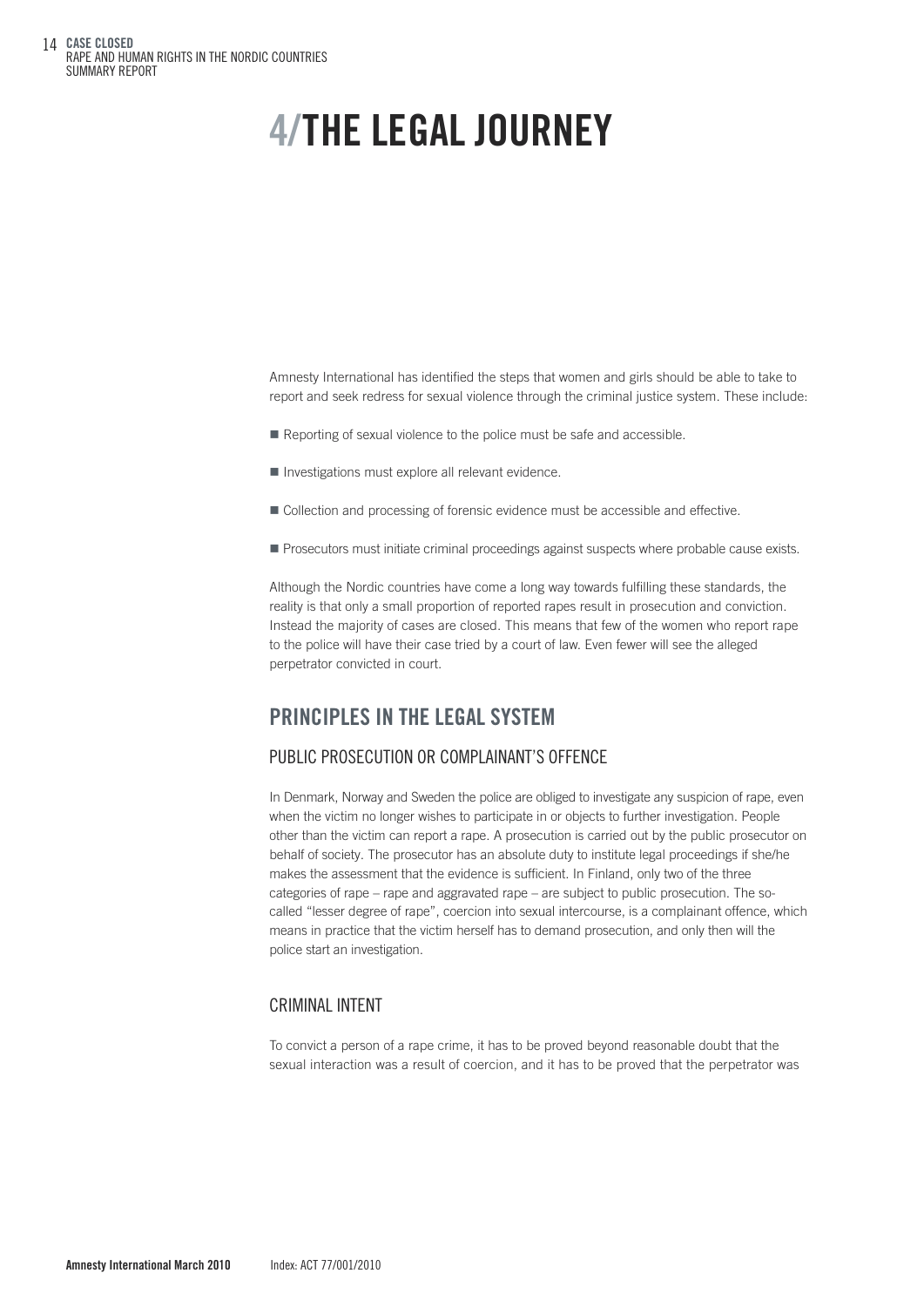in fact aware of the forced or coercive nature of the sexual act and acted with criminal intent. In Norway the amendment to the Sexual Offences Provisions in the Penal Code in 2000 criminalized rape by gross negligence. This provision opens up the possibility of convicting a person of rape despite a lack of criminal intent. Thus, if a person due to gross negligence fails to understand that a woman's involvement in a sexual act is of a forced or coercive nature, he can be convicted of rape by gross negligence.

#### RULE OF LAW

The rule of law rests on two fundamental and equally important principles. The right to legal certainty and equality before the law obliges states to ensure that no person is sentenced without a full and fair trial and that equal cases are treated equally. The police and prosecutor must conduct an impartial investigation. To obtain a conviction the court must find "beyond reasonable doubt" that the accused committed the crime. The right to fair trial and equality before the law is a human rights safeguard whereby innocence is presumed until guilt is proven.

At the same time, states must protect their citizens from crime and punish those who commit crimes, in order to ensure legal security and protection of the legal rights of the victim.

#### STATE OF THE EVIDENCE

Before taking a case to court the prosecutor assesses whether there is sufficient evidence in the case to reasonably expect that the court will find the accused guilty. If the prosecutor finds that a conviction is unlikely to happen, the case will be closed because of "the state of the evidence". In the Nordic countries, in comparison with other types of violent crimes, a significantly higher percentage of rape cases are closed before reaching court

## ATTRITION IN RAPE CASES: INVESTIGATION QUALITY VITAL

National and international studies conclude that the police investigation and the handling of the investigation by the prosecutor play a crucial role if the attrition rates in rape cases are to be reduced.

In Denmark, Finland and Norway the police are in charge of the investigation of rape cases. In Sweden the prosecutor normally leads the investigation of serious crimes such as rape, giving directives to the investigating police. The decision to indict an alleged perpetrator in court lies with the prosecution authorities in all four countries.

Women's chances of obtaining justice and redress in rape cases are largely dependent on the quality of the investigation, as the material and evidence gathered form the basis for the public prosecutor's decision on whether to prosecute or whether to close the case, as well as serving as evidence in the main court hearing.

Different types of rape give rise to different problems in terms of the investigation and evidence. If the rape has been committed by an unknown perpetrator, the investigations need to include a search for a perpetrator. When the woman has been raped by someone she can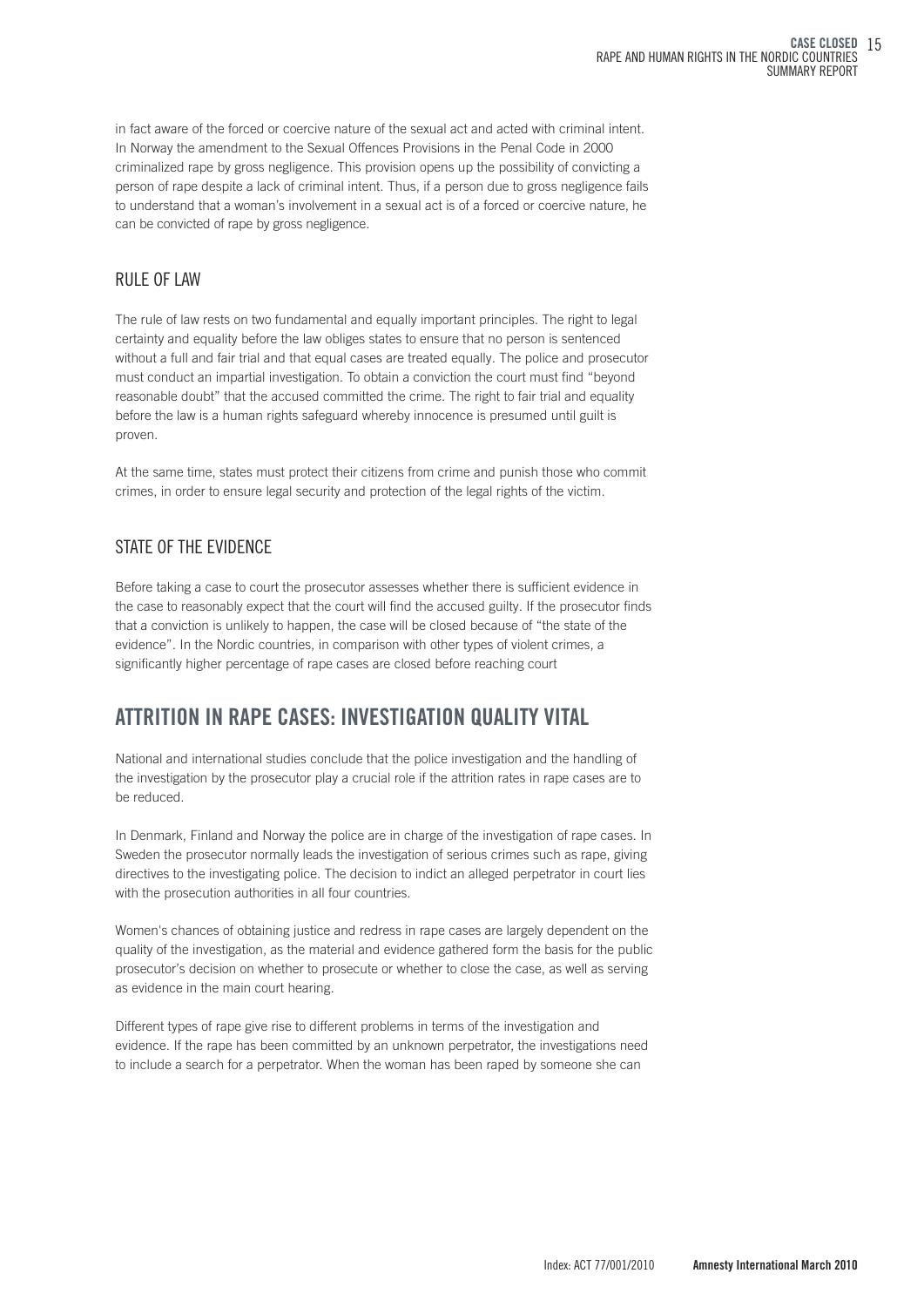identify, the focus of the investigation will be on the criminal act itself. In many rape cases the alleged perpetrator and victim agree that a sexual act has taken place, but the complainant claims that she was forced or coerced into having sex and the alleged perpetrator claims that the sexual act was consensual. Often the case is treated as a question of "his word against hers" and the assessment of credibility thus plays a critical role in determining the outcome. The initial phase of a rape investigation, including crime scene and forensic investigations, is crucial, regardless of whether the rape was reported immediately or some time after it happened. Studies from the Nordic countries have shown that the evaluation and analysis of rape cases are largely dependent on the motivation, knowledge and attitude of the investigators.

### LACK OF EFFICIENT AND THOROUGH INVESTIGATION OF RAPE CRIMES

No in-depth research has been carried out into the quality of police investigations of sexual offences in Denmark and Finland. This in itself is a cause of concern.

According to several studies in Norway, police investigations of sexual offences including rape are not given the priority and attention their severity requires. Interrogations of the accused are undertaken too infrequently and are not sufficiently thorough. The initial interrogation of the accused is often poorly planned, with confrontational questions often being left for subsequent interrogations. A survey conducted by the Director of Public Prosecutions found that crime scene investigations had been carried out in only about half of the cases reviewed, mostly when the rape was reported relatively quickly.<sup>21</sup> In many cases where the accused claimed that the sexual contact was consensual, the crime scene was not investigated at all.

In Sweden a number of flaws in police investigations have been identified. Interrogations with suspects are sometimes delayed, although it is imperative for such interrogations to be carried out immediately. Investigations are sometimes closed without an identified alleged perpetrator being interrogated at all. The police appear to assume that the alleged perpetrator will invoke consent and this sometimes results in the investigation being closed without an interrogation. The suspect's version of the events is not always adequately challenged, few follow-up questions are asked and the suspect is not always confronted with the information provided by the complainant. It may also be necessary to interrogate the suspect several times, which is usually not done. Available technology to document interrogations is poorly used.

The fact that rape cases are perceived to be hard to investigate and so rarely go to court might also discourage police officers from taking on investigations with the necessary determination. This can turn into a vicious cycle of lack of motivation, questionable investigation quality and closure of cases.

Amnesty International is concerned about information that the quality of police investigations in both Norway and Sweden varies between different investigators and districts. The victim's chance to see the perpetrator convicted should not depend on where in the country the rape takes place, or on who happens to be on duty that day in the police office. There is room for improvement if best practices are shared and implemented.

Amnesty International is concerned that a lack of prioritization and a lack of knowledge and training on how to interrogate witnesses and suspects, and how to secure the necessary evidence, may harm the quality of the investigation.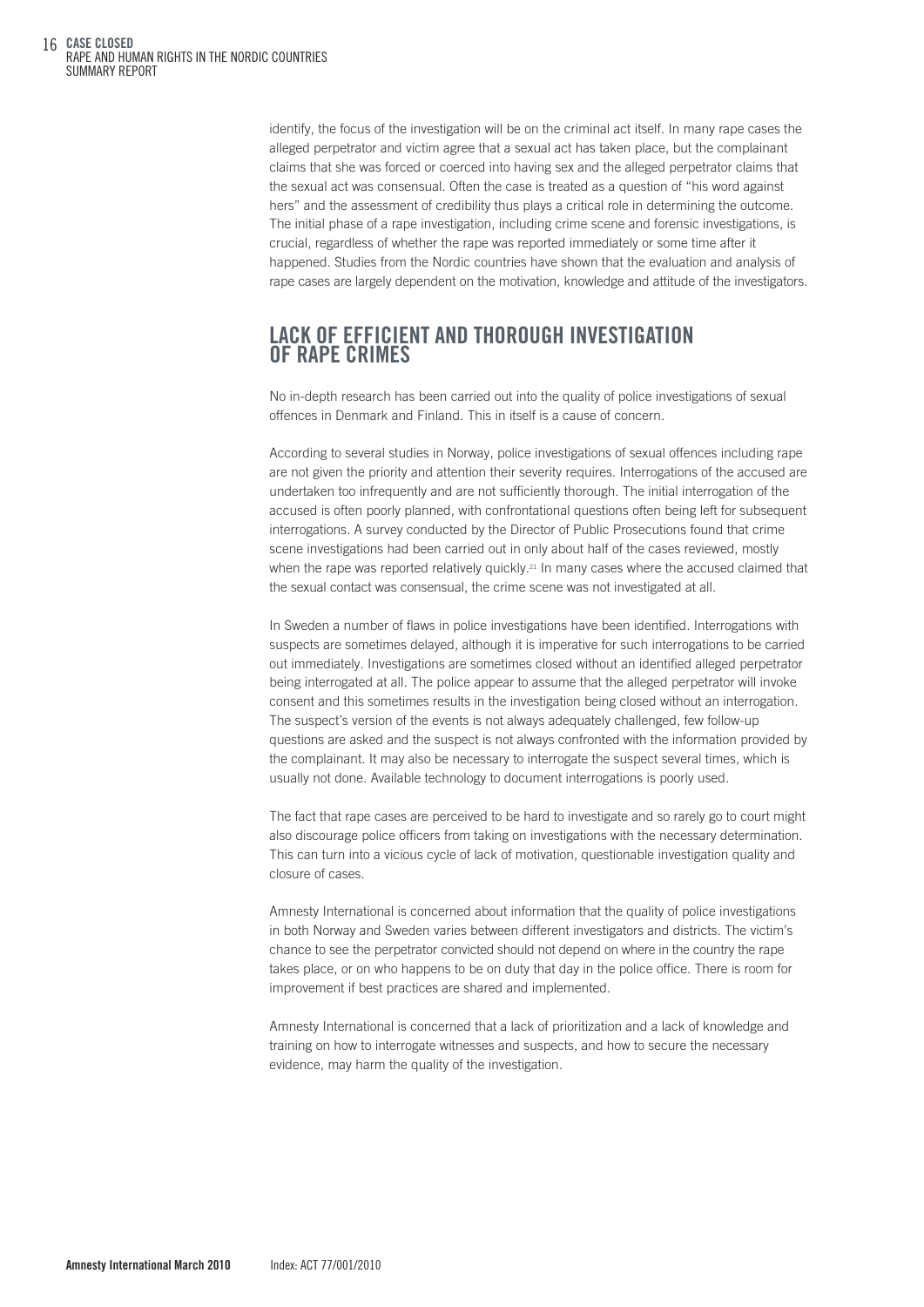## ATTITUDES TOWARDS AND TREATMENT OF RAPE VICTIMS

Some victims describe their treatment by the judicial system as respectful, while others describe it as being characterized by a feeling of not being believed or as a "legal lottery". Good, professional treatment of the victim may be of decisive importance for the continuation and outcome of the investigation, as it will affect her ability to describe what has happened in the greatest possible detail and her willingness to continue her participation in the investigation.

For example, in Denmark there have been reports of women being asked about their sexual preferences, infidelity, clothing and sexual behaviour and of police officers commenting on the woman's behaviour prior to the rape, blaming her for the course of events. Some women have been questioned without the necessary privacy, for example with the door to the police office left open.

"The worst thing was that they [the police] indicated that they didn't believe me… The way they presented my story, as if I was in doubt about what happened. It was as if they tried to pressurize me several times and questioned whether I was sure that I reported what I really wanted to report. If it really was the truth that it happened the way I told. I had that feeling all the time and I felt very uncomfortable. I think it is fair enough that they inform me that they have to look objectively on things, but I think it is unfair that I had to be subjected to such mistrust and scepticism". Interview with a woman about her experience with reporting rape to the Danish police<sup>22</sup>

## THE 'IDEAL VICTIM'

Several studies show that assessment of the credibility of the victim's version of events is often influenced by clichés and stereotypes. These assessments include the impression of the woman's behaviour at the time of filing the complaint. Does she appear to be upset by the situation, is she crying, is she afraid, is she drunk? The first impression is recorded in the case file and stays there as the case progresses. It thereby becomes part of the basis for the prosecutor's assessment when he/she reads the file.

Research in Denmark showed that the police had expectations as to the way in which a credible account is delivered: at the right pace and in the right frame of mind.

In Sweden, according to a research project led by professor Christian Diesen and Eva L. Diesen, the victim's verbal skills and social status were of decisive importance in this context. Young and intoxicated women in particular had problems fulfilling the stereotypical role of the "innocent victim". As a result, neither rapes within intimate relationships nor "date rapes" involving teenage girls generally led to legal action. The researchers also identified other groups of women who seemed to have problems asserting their claims in rape investigations, such as, for example, women from Asia or Eastern Europe who had relationships with Swedish men, sex workers, homeless women, women suffering from substance abuse or mental illness, and women who have previously reported rape. There is therefore deep concern that discriminatory attitudes might constitute barriers to access to legal protection for certain groups of women.

At the same time, studies from Denmark and Norway found that women from marginalized groups were over-represented among rape victims. According to a report published in 2008,<sup>23</sup> 24 per cent of women working in prostitution in Oslo, Norway, who participated in a survey on violence reported being raped in the previous year.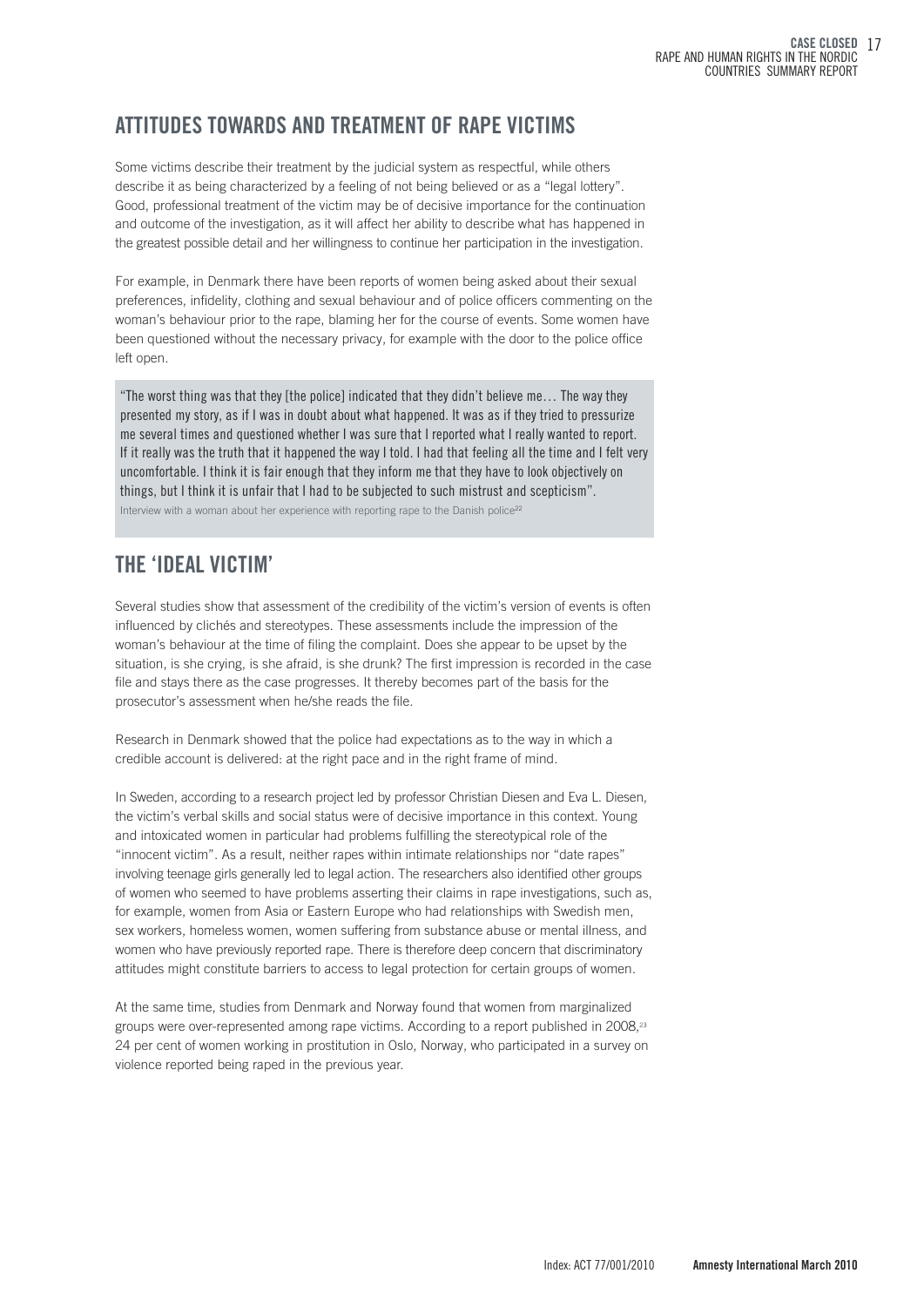## STEREOTYPES INTERFERE WITH JUSTICE

Several studies show that the assessments of rape cases are influenced by the norms and values of the police investigator and the public prosecutor. These norms and values pertain to the perception of norms for men and women's sexual behaviour. This means that women's right to justice and equality before the law risks being hampered by discriminatory attitudes about male and female sexuality.

"When you go out and talk to the witnesses you find she was dancing on the tables and throwing her clothes around the pub. This doesn't justify the fact that she was raped, absolutely not. But her behaviour went a long way towards giving those guys certain hopes and expectations". Interview with a Danish police officer<sup>24</sup>

During the police investigation and when prosecutors make decisions, certain circumstances are perceived to support the notion that the man may not have known that he coerced the woman into having sex with him. Among such circumstances are if prior to the alleged crime the woman was flirtatious or voluntarily went home with him, or if she and he had engaged in sexual acts on a previous occasion. Under such circumstances cases are often closed because it is found that the man had an excusable misconception – or was honestly mistaken – about her wish to have sexual intercourse with him. The woman's "negligence", her "provocative" clothing or her conduct is held responsible for a failure to make it absolutely clear to him that she did not anticipate any sort of sexual act with him. In short, expectations about how women should behave and react before, during and after a rape and stereotypes about male and female sexuality are more supportive for the credibility of the perpetrator than for the credibility of the victim.

"In addition, the two friends who accompanied you to town state that you were the one playing up to XX and they understood the situation to mean that something was bound to happen between you when you got home."

Danish prosecutor's closing statement, giving the grounds for not pressing charges<sup>25</sup>

Amnesty International is concerned that this may result in a victim being made responsible for a crime committed against her, noting that victims of crime are not usually blamed in this way for the criminal actions of others. It is therefore imperative that the assessment of whether a perpetrator acted in "good faith" is formalized and transparent, as a first step in addressing and eradicating such attitudes, so that crimes committed in all circumstances are investigated and prosecuted with a professional attitude to the evidence.

## INADEQUATE USE OF FORENSIC EVIDENCE

Proper collection and use of forensic evidence is crucial in many rape cases. Forensic evidence of physical injuries on the victim or other findings such as sperm or other traces from the perpetrator on the victim's body can help identify the perpetrator and document violence or physical coercion.26 Amnesty International believes that much can be done to improve the collection and use of forensic evidence in the Nordic countries.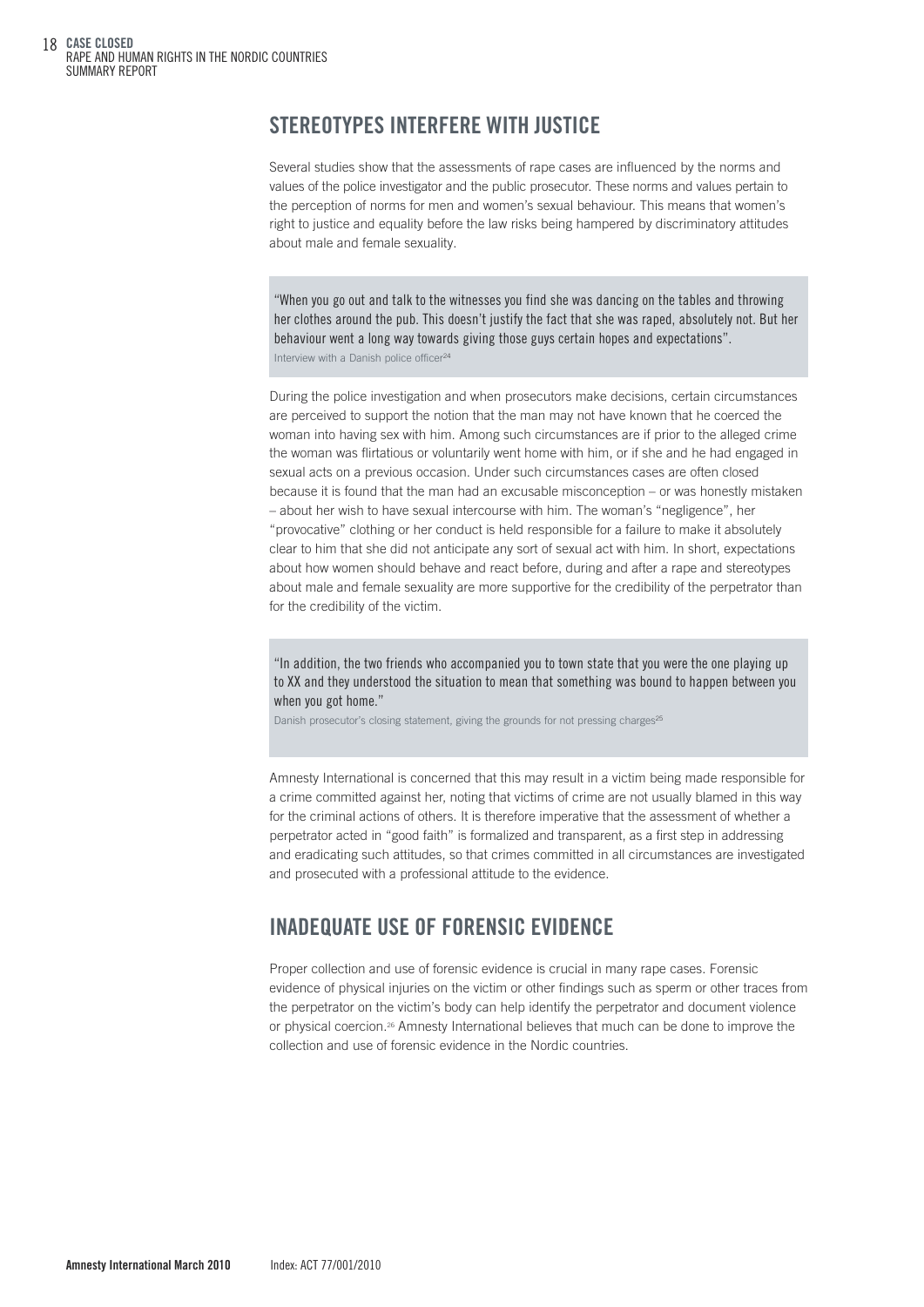In Denmark, procedures for the collection of evidence are in place. But with statistical information showing that the majority of rape victims have physical injuries while only a minority of the cases go to court, it appears that even when there is forensic evidence of physical violence, cases are closed with reference to the state of the evidence (his words against hers). Also forensic evidence has been shown not to be decisive for the outcome of rape cases. This raises questions about the use and assessment of the forensic evidence.

In Finland, there are regional variations in the quality of forensic examinations. Lack of knowledge among healthcare personnel about the importance of, and the standards for, the forensic examination of rape victims has negative consequences for the collection of evidence.

In Norway, existing medical evidence is not used in many cases to back up the victim's allegation of rape. In a substantial number of rape cases where a rape victim was examined at the Sexual Assault Centre in Oslo, the police did not ask the Centre for its forensic report during the criminal investigation. The reasons for this appear to be partly financial. If the police request a forensic report, the Centre may claim a refund for expenses connected with the medical examination.

In Sweden, forensic evidence is only used in some rape cases. The fact that the police request so few forensic medical reports that can be used as evidence in court is an issue of concern, especially since an increasing number of rape victims seek medical care. Lack of knowledge about the difference in content of different types of legal certificate and the additional work involved for the police appears to result in very few requests for the type of legal certificate that has the highest value as evidence.

The consequence of the lack of appropriate collection and use of forensic evidence is that victims of rape may have their case closed because of the state of the evidence, although forensic evidence of physical injuries was or could have been available. In practice, forensic medical evidence is a necessary but not, in itself, sufficient prerequisite to ensure victims of gender-based violation access to justice. Forensic evidence has to be presented and properly explained if it is to be of use in the judicial process. As long as gender stereotyping, especially stereotyping in relation to sexual behaviour, continues to cloud the interpretation of evidence, rape trials may end with unfair acquittals despite the presence of high quality forensic evidence.

## LACK OF TRANSPARENCY

The assessment of the credibility of the victim and the accused, and the reasons for deciding whether to close the case or to proceed, are largely non-transparent in the Nordic countries. Informal discussions concerning the credibility of the victim and the alleged perpetrator and whether the case will hold up in court or should be closed do not maintain the principle of due process of law. Especially in rape cases, where the assessment of credibility and subjective norms and values are influential, transparency and monitoring of the reasoning behind the decision are necessary to make sure that attitudes and stereotypes about male and female sexual behaviour are not decisive for the evaluation of the cases. Amnesty International calls for all decisions on whether or not to prosecute to be subjected to a formal assessment and to be treated objectively to the greatest possible extent. Amnesty International believes that this is necessary in order to ensure an assessment that is not based on the individual police officer's or prosecutor's personal views, but on the facts of the case.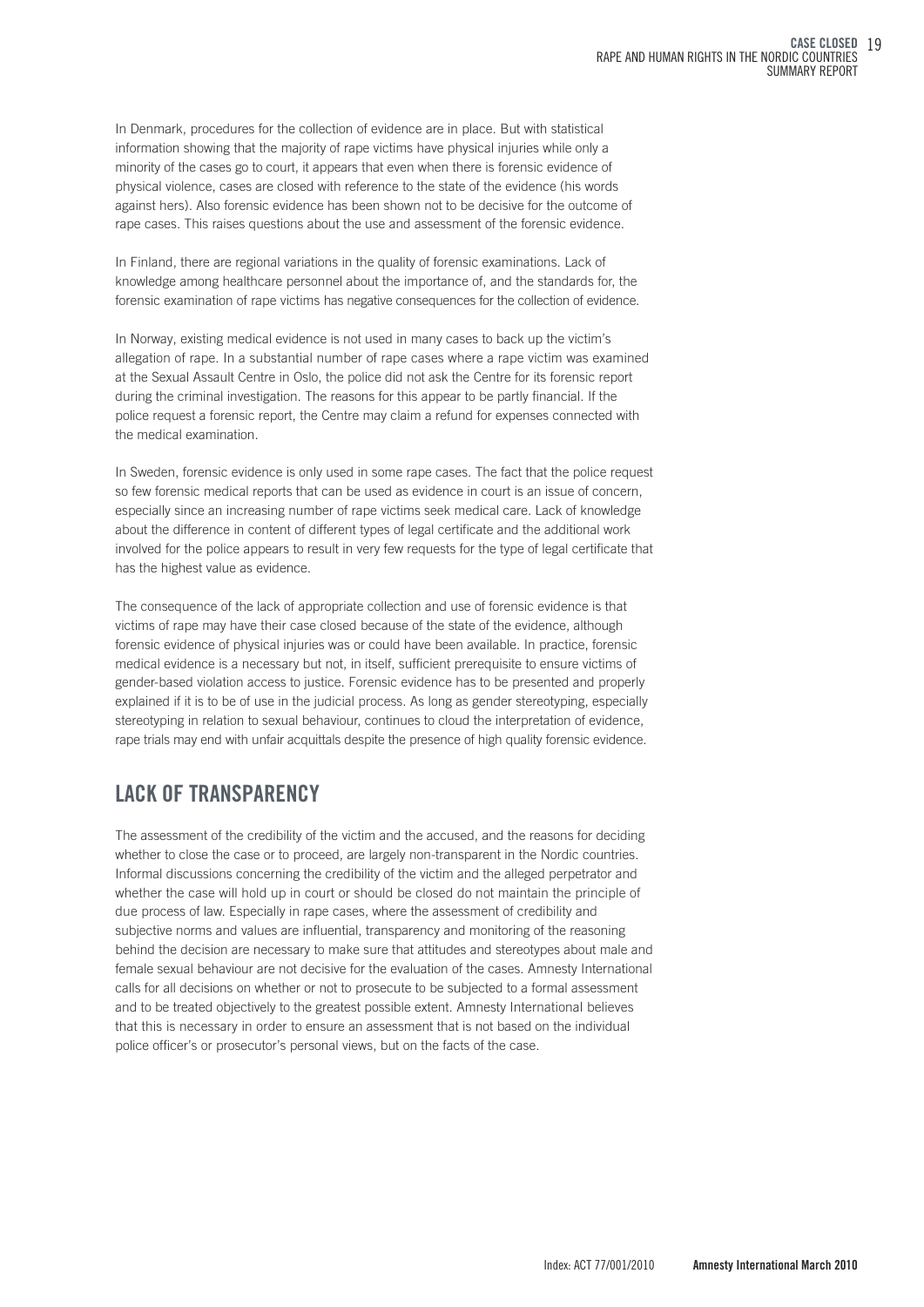### STATES ARE OBLIGATED TO COUNTERACT DISCRIMINATORY ATTITUDES

In international human rights law, it has been recognized that in order to eliminate gender-based violence, the society and the normative culture that nourish such violence have to change. According to the UN Convention on the Elimination of All Forms of Discrimination against Women, states are required to take all appropriate measures, "*To modify the social and cultural patterns of conduct of men and women, with a view to achieving the elimination of prejudices and customary* and all other practices which are based on the idea of the inferiority or the superiority of either of *the sexes or on stereotyped roles for men and women*" [Article 5(a)].

Preventive work at all levels of society is therefore a prerequisite for a profound and sustainable change relating to women's right to a life free from gender-based violence, including rape and other kinds of sexual abuse.



An activist collects signatures to support demands for improvements in the law on rape in Denmark, Copenhagen, March 2009.

> International Amnesty InternationalImnesty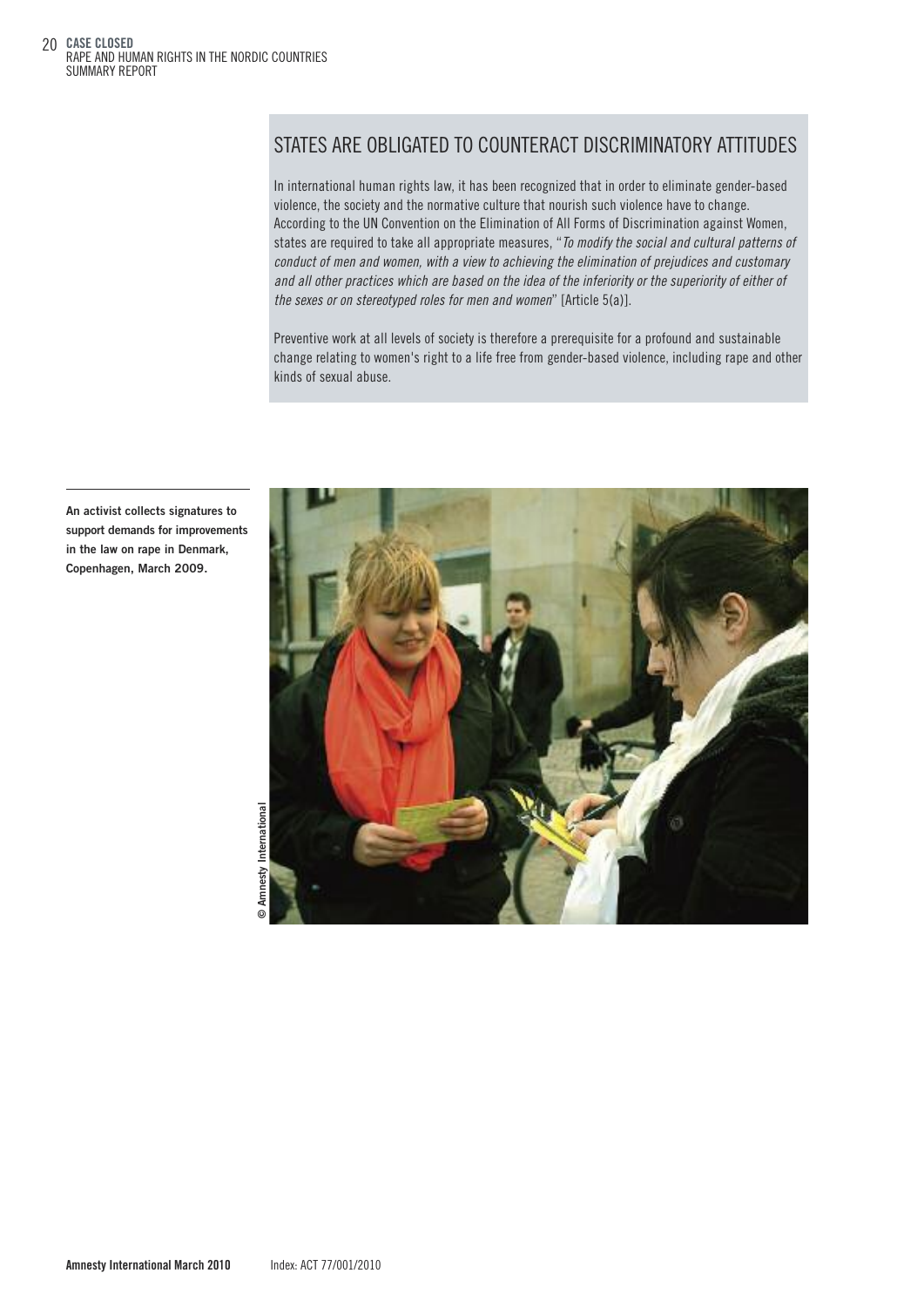## 5/SUPPORT FOR VICTIMS OF RAPE

A basic principle in international human rights law is that the state has a responsibility to provide reparations to victims of human right violations.

International human right standards regulating state responsibility towards victims of genderbased violence call on states to provide appropriate support services to promote the safety as well as the physical and psychological rehabilitation of victims. This includes available, accessible and acceptable services of appropriate quality in order to assist the victim with the necessary material, medical, psychological and social assistance. These rights should be guaranteed regardless of whether the perpetrator is prosecuted and convicted, and regardless of the relationship between the perpetrator and the victim.

## SUPPORT SYSTEMS IN THE NORDIC COUNTRIES

There is no "one-size-fits-all" solution with regard to the establishment of systems for victim rehabilitation and support. Each country needs to take its specific social, demographic and geographic context into consideration in fulfilling state responsibility to provide necessary support services for victims of sexual violence. There are major differences between the victim support systems in the four Nordic countries.

#### SEXUAL ASSAULT CENTRES IN DENMARK AND NORWAY

In Denmark and Norway, centres for victims of sexual assault are in place in major towns and cities, providing women subjected to sexual violence with specialized medical and psychological help. In addition, these centres perform expert forensic examinations and play an important role in obtaining the necessary medical evidence in cases where the rape is reported to the police. Although the availability and accessibility of sexual assault centres in rural areas of Norway remains an issue of concern, national authorities in both Denmark and Norway are clear in their acceptance that victim rehabilitation and support is a state responsibility.

#### INADEQUATE SUPPORT FOR VICTIMS OF RAPE IN FINLAND

In Finland, there is no state-funded or nationwide support system for victims of sexual violence. In acute crisis, rape victims are treated in healthcare centres for example, but the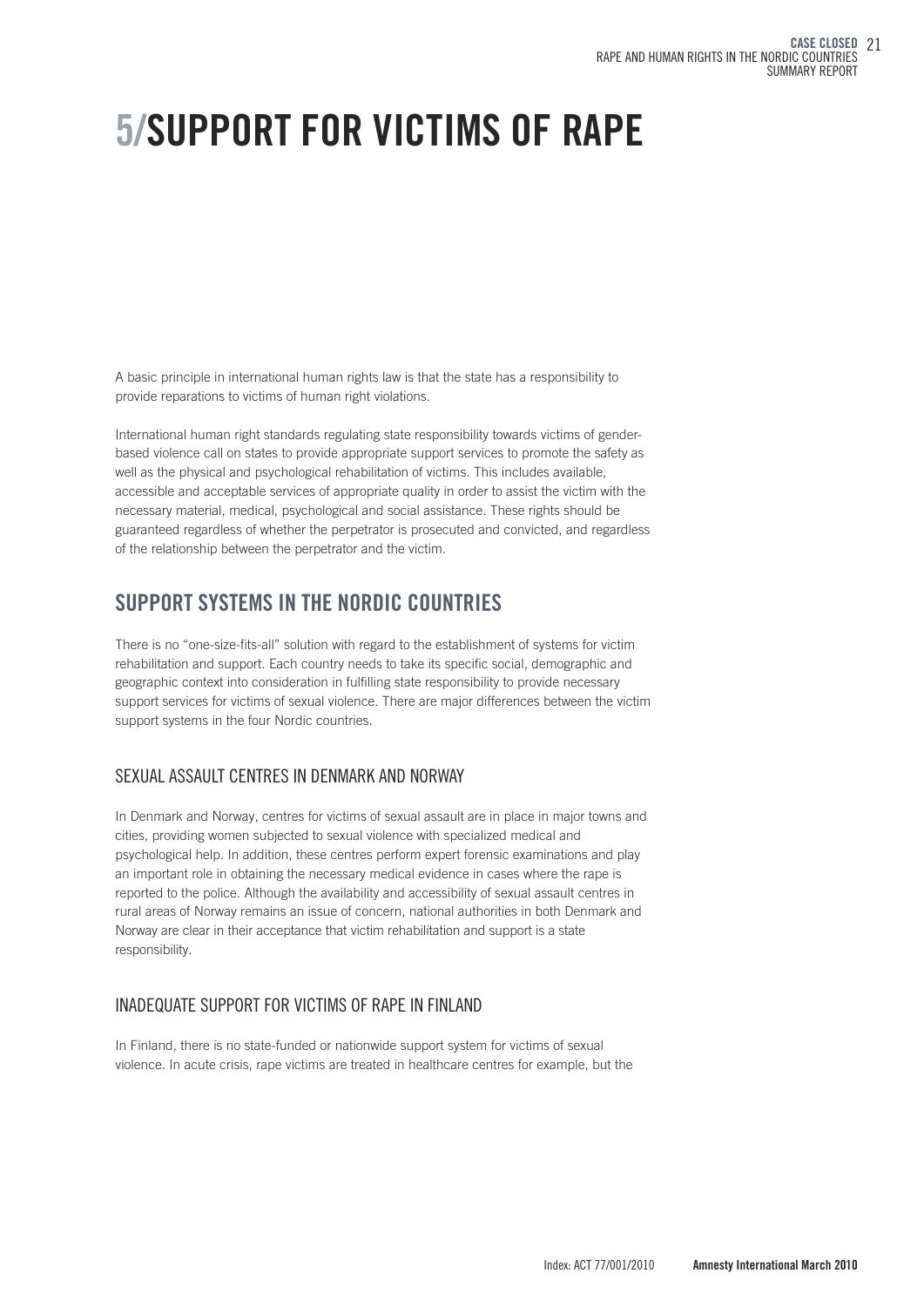level of expertise differs greatly between centres. On the basis of a private initiative among gynaecologists, one hospital has developed a special programme for victims of rape. In addition, various non-governmental organizations provide some limited help and support for victims of sexual violence. The Finnish government is obviously not adhering to its international obligations to provide rehabilitation for victims of sexual violence, reflecting its general tendency to consider issues of gender-based violence a "private" matter. This remains the major difference between the situation in Finland and that in the other Nordic countries.

#### NEED FOR LONG-TERM REHABILITATION SERVICES IN SWEDEN

In Sweden, rape victims are generally cared for by women's clinics in public hospitals. There are, at present, only a few specialized centres for victims of sexual assault. Since the public discourse on gender-based violence in Sweden clearly defines it as a matter of public concern, it is difficult to understand why there is, at present, no public system providing specialized support centres for victims of rape and other sexual offences. One explanation could be that support for victims of sexual violence, such as that given by women's shelters in Sweden, is generally provided by non-profit organizations.

A national programme on care for victims of sexual violence has been developed and is currently being implemented to ensure legally secure procedures for sampling and documentation, but it does not address the need for long-term rehabilitation, including psychological help.

### LEGAL COUNSEL FOR VICTIMS OF SEXUAL VIOLENCE

In the 1980s, Nordic countries were pioneers in providing victims of sexual violence with free legal assistance from a complainant's counsel during the police investigation, as well as during the hearing in court. This was an important step in improving the victim's legal position and restoring her sense of dignity during the police investigation and the trial. However, the counsel's parameters of action vary between the Nordic countries. Where necessary, the counsel's ability to participate actively in the legal process should be strengthened to improve further the victim's legal position and protect her interests.

In Finland, victims of crimes involving serious violence or sexual crimes may be provided with free complainant's counsel regardless of their financial status. However, healthcare personnel, police and private attorneys fail to make rape victims sufficiently aware that this type of support is available.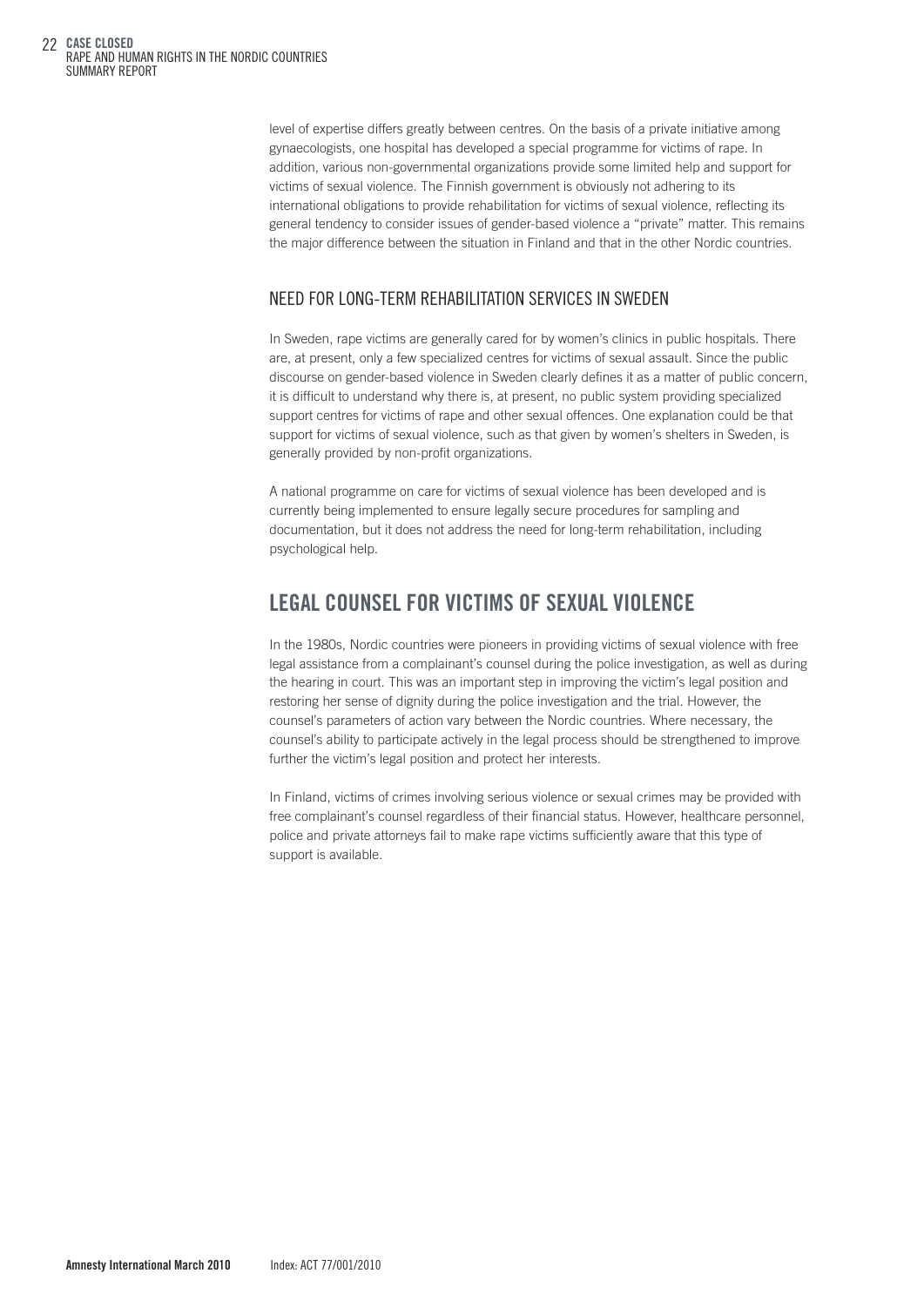## 6/POLITICAL LEADERSHIP

The political handling of rape in the Nordic countries reflects the general pattern observed in other areas: while several steps have been taken in Denmark, Norway and Sweden, political leadership in Finland is lagging behind.

## NATIONAL ACTION PLANS

At its best, a national action plan on violence against women provides the mechanisms and the resources for the government and civil society to work together and to promote the protection of women against any form of violence. Denmark, Norway and Sweden have adopted a national action plan (NAP). At present, Finland has not.

Norway adopted its first action plan in 1999, Denmark in 2002 and Sweden in 2007. Even though sexual violence is a central and integrated feature of men's violence against women within intimate relationships, as well as a major component of gender-based violence against women in general, a similar feature of all three action plans is that they pay limited attention to sexual violence and rape.

## EMPTY PROMISES?

In Finland, the authorities still struggle to recognize gender-based violence against women as an issue for which the state bears responsibility. The Finnish government's Action Plan for Gender Equality for 2008-2011 has seven priority areas, one of them being violence against women. The Plan includes a promise that the government is going to adopt a specific action plan on violence against women. However, work on this only started in December 2009. Without proper resources and indicators, the Finnish government's commitment to prevent violence against women, including rape and sexual violence, will remain an empty promise.

In Norway, a promising step was taken when the government appointed a public committee on rape in 2006, consisting of politicians, health officials and researchers. Their mandate was to focus on ways to prevent and combat rape. In early 2008, the committee presented a White Paper containing a number of recommendations, including preventive measures and improvements to the legal and healthcare systems. Regrettably, the White Paper has so far not been followed up by an integrated plan of action on sexual violence and rape, and the suggested measures have only been partly implemented.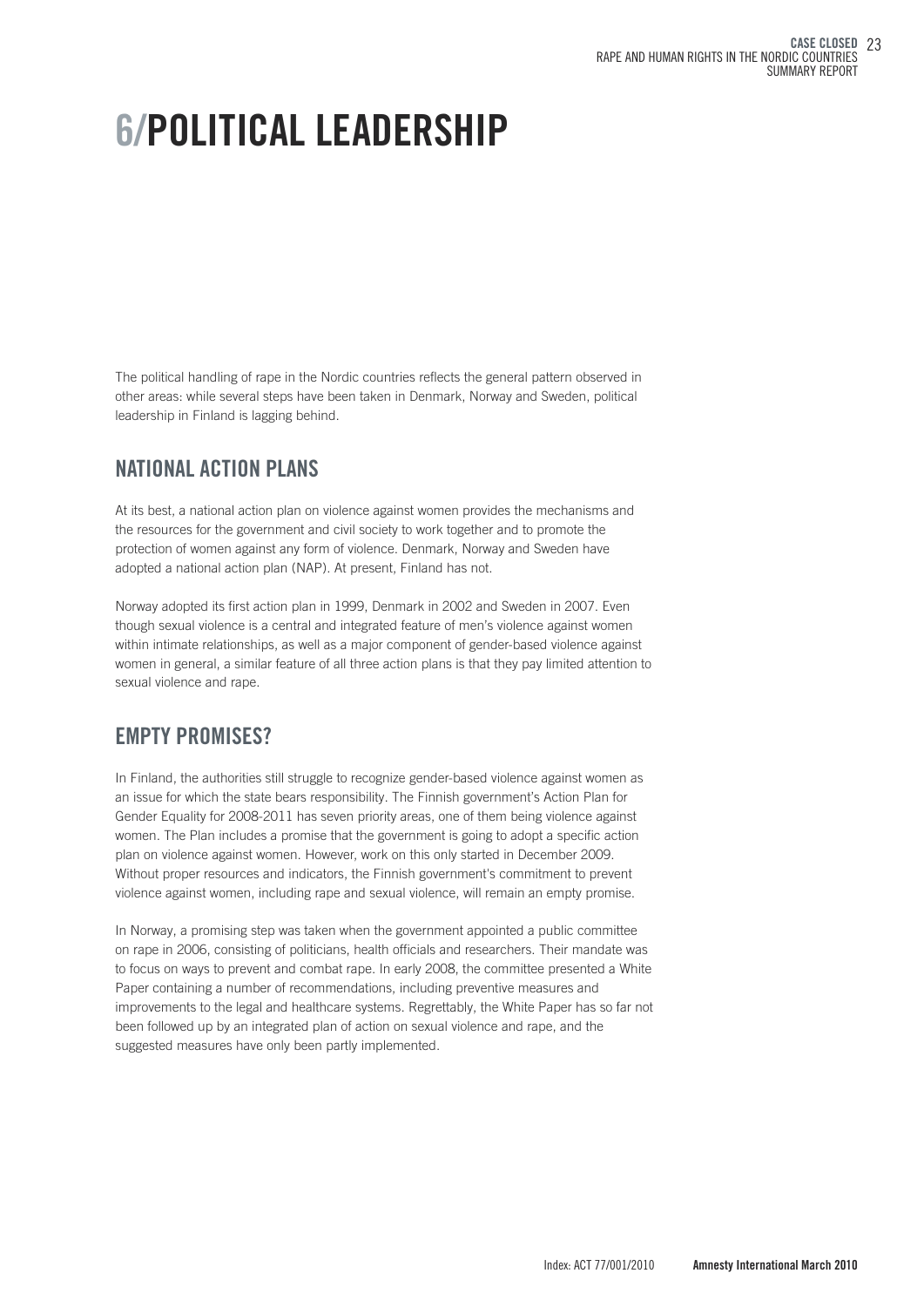## POLITICAL LEADERSHIP NEEDED FOR CHANGE

The involvement of leading politicians is crucial. Ministers, as well as members of parliament and local politicians in the municipalities, need to be outspoken about, and show commitment to, curbing gender-based violence against women, including rape and sexual violence.

A holistic approach is needed to fight gender-based violence, including rape, in an effective manner. Integrated action must be taken:

 $\blacksquare$  to reveal and address the failures that contribute to the attrition process whereby cases are not pursued and perpetrators are allowed to enjoy impunity;

 $\blacksquare$  to develop a range of efficient preventive measures, including measures to challenge stereotypical attitudes in all parts of society;

 $\blacksquare$  and to provide adequate support services for victims of rape and other forms of sexual violence.

The implementation and effectiveness of laws must be monitored and followed up in order to ensure that the measures taken are relevant and sufficient to meet the goals, that is, increased protection against sexual violence and the strengthening of individuals' exercise of their sexual integrity and autonomy in practice.



One of the many actions Amnesty International in Sweden organized to end violence against women was a banner on which passers-by sign their handprints.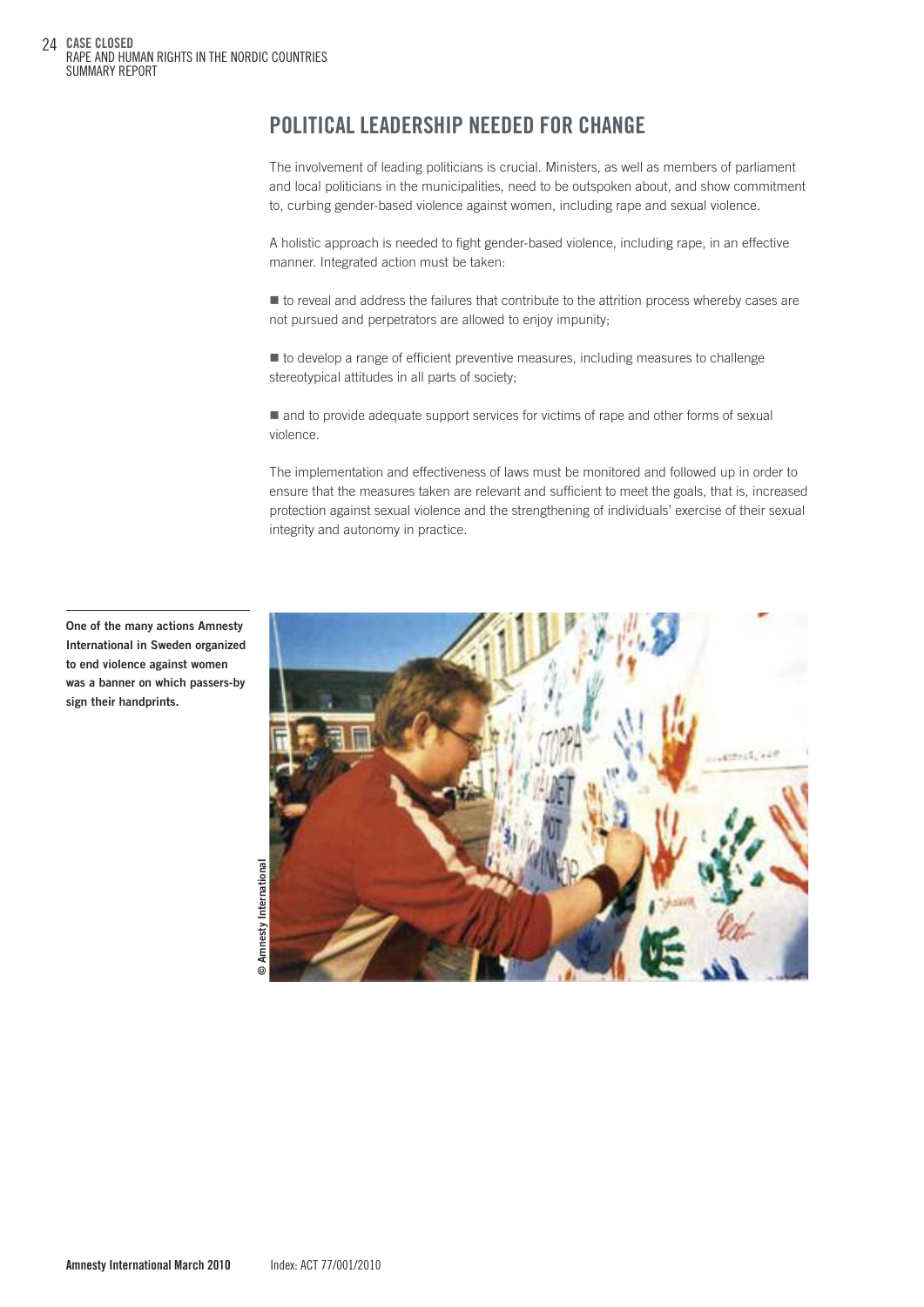## 7/RECOMMENDATIONS TO THE NORDIC GOVERNMENTS

Amnesty International calls on the governments of Denmark, Finland Norway and Sweden to take the following steps to increase protection against rape and other sexual violence to ensure justice for all victims/survivors of sexual crimes.

■ Amnesty International urges the governments in all the Nordic countries to adopt a legal definition of rape in the criminal law which protects women's enjoyment of the international human rights principles of sexual integrity and autonomy in practice: the criminal law should define rape and other forms of sexual violence as sexual conduct in any instance in which the agreement of the woman or girl involved is not truly and freely given, that is, given without coercion of any kind. In addition, revision of current legislation in the Nordic countries is necessary in relation to, for example, the issue of victims in a helpless state including when due to self-imposed intoxication, the abolition of references to marriage as a mitigating factor, the abolition of the requirement that the complainant press charges and the inclusion of all rape cases as cases for public prosecution.

**If** Amnesty International calls on the Nordic governments to take effective measures to eliminate gender-based prejudices and practices that constitute a barrier to women's reporting of rape and other sexual violence.

**Amnesty International urges the Nordic governments to reinforce and develop preventive** work against rape and sexual violence in society at large. According to Article 5(a) of the Convention on the Elimination of All Forms of Discrimination against Women, states are obliged to take measures to modify the social and cultural patterns of conduct of men and women and eliminate prejudices and customary and all other practices based on stereotyped roles for men and women. Preventive measures should include the education of children and young people about mutual respect in relationships, as well as the promotion of equality in public education messages, within the context of working towards substantive gender equality between men and women in all areas of life.

■ Amnesty International calls on the Nordic governments to ensure that all legal procedures in cases involving crimes of rape and other sexual violence are impartial and fair, and not affected by prejudices or stereotypical notions about female and male sexuality. To achieve this, a wide range of concrete measures targeted at the legal system to improve the quality of rape investigations and the judicial handling of rape cases, as well as training and education to change discriminatory attitudes towards women, are needed.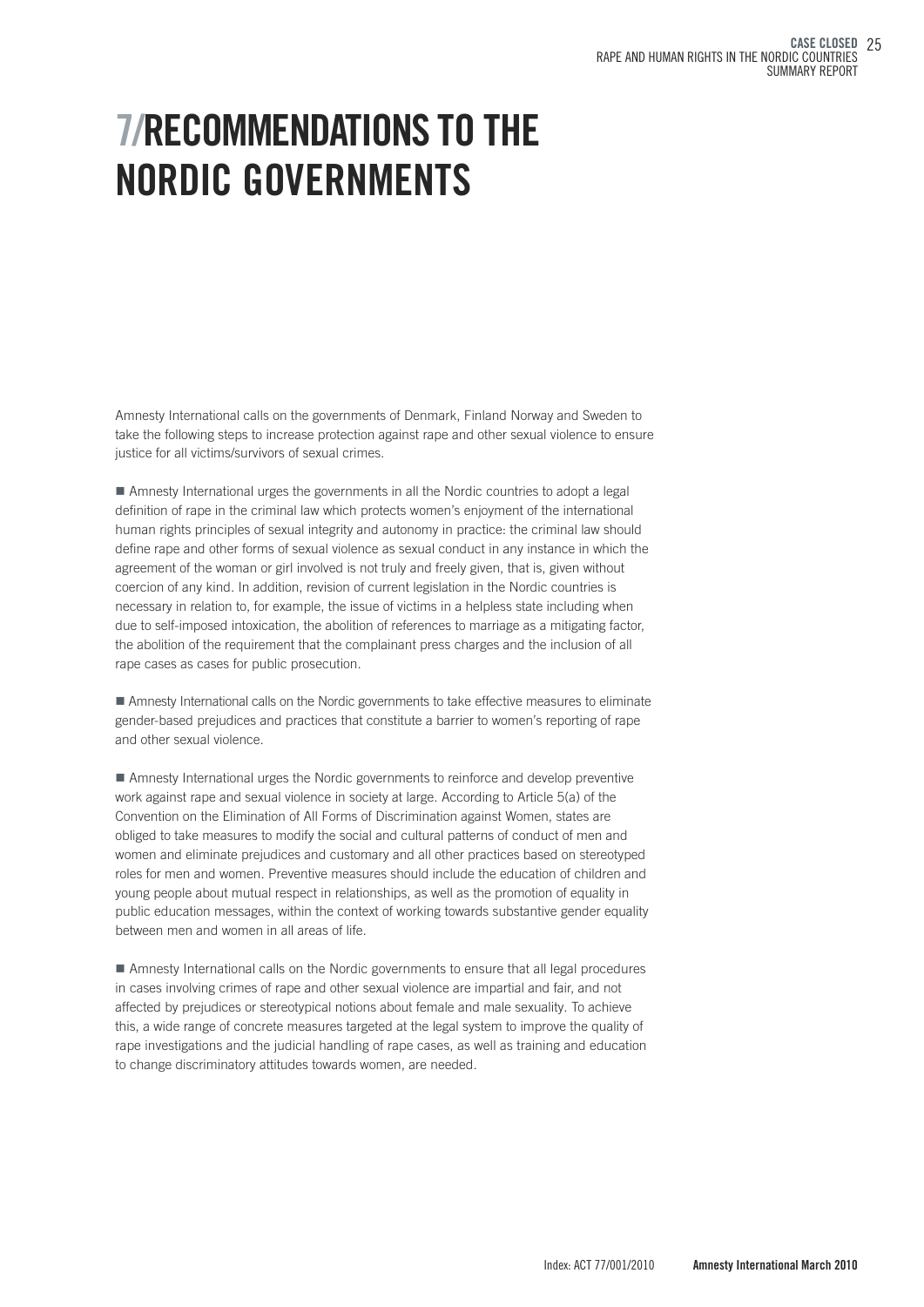■ Amnesty International calls on the Nordic governments to establish an independent monitoring mechanism to systematically analyze all rape investigations that are closed before coming to trial, and to report on the reasons. The knowledge gained would allow assessment of the quality of investigations carried out by different police districts, and would ensure a higher level of consistency and uniformity.

■ Amnesty International urges the Nordic governments to formulate national action plans to prevent and combat rape and sexual violence. These should either take the form of specific action plans against rape and other sexual violence, or be integrated into national action plans on men's violence against women. The particular needs of girls under 18 in relation to effective prevention, prosecution and reparations for rape and other sexual violence should be part of these action plans.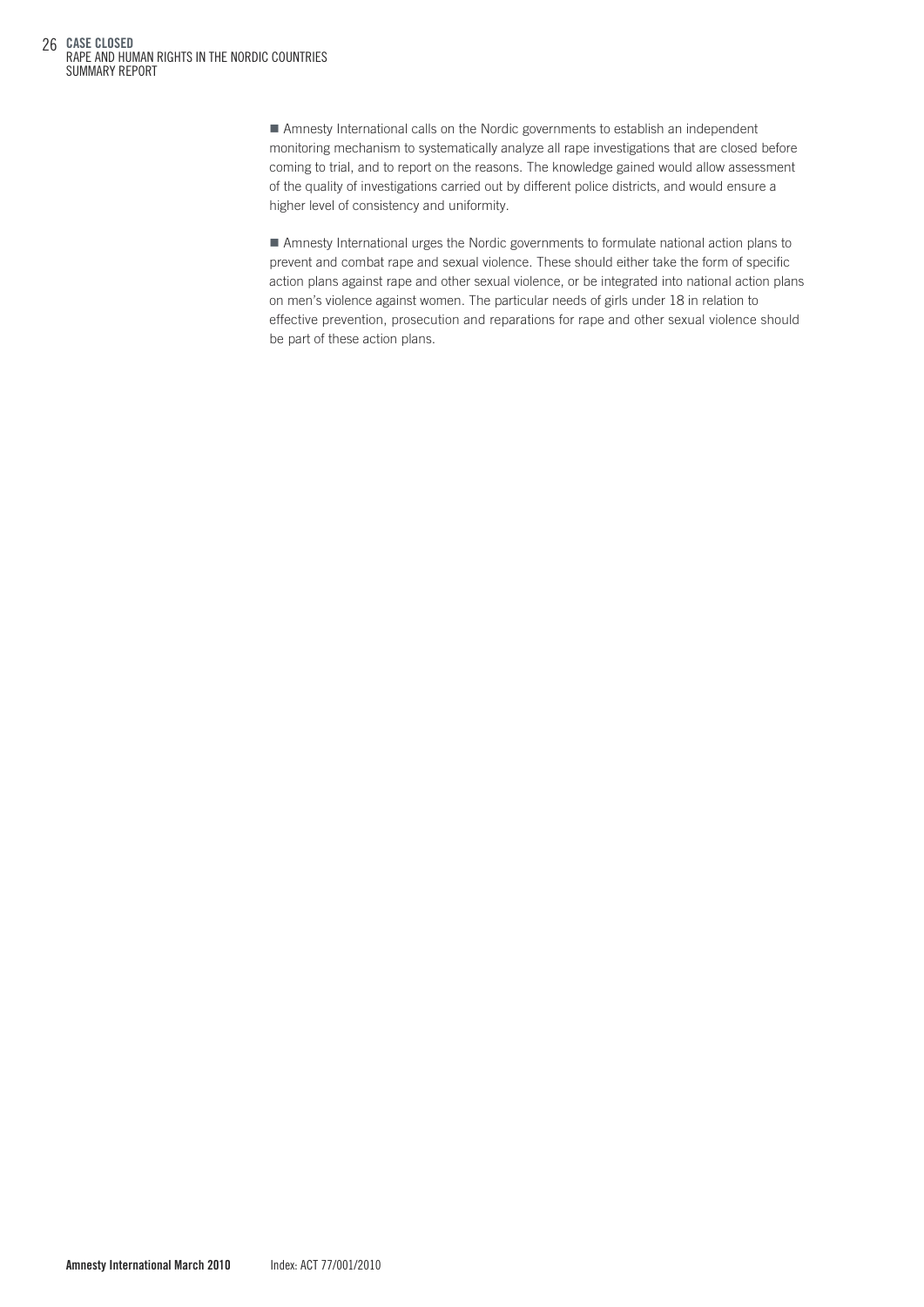1 Amnesty International, *Case Closed – Rape and Human Rights in the Nordic Countries*, 2008. Available at:

http://www2.amnesty.se/externt/aiglobal.nsf/%28sidor%29/E940A65 7CA9E7167C12574C5002E9495/\$file/Case\_Closed\_2008.pdf

2 In each of the four countries covered in this report the law specifies the age at which a person is considered to be psychologically and physically mature enough to have the right to determine his/her own sexuality and bodily autonomy. In Sweden and Denmark the age is 15 and in Norway and Finland 16. This has legal implications. In Sweden, for example, sexual intercourse or other comparable sexual acts with a child below the age of 15 always constitutes rape. This report focuses on girls above the age of 15 or 16 and on women.

3 Report of the Special Rapporteur on violence against women, its causes and consequences, Yakin Ertürk. *Mission to Sweden*. A/HCR/4/34/Add 3. February 2007.

4 Balvig et al 2009: Voldtægter der anmeldes, del III Det Kriminalpræventive Råd juni 2009.

5 Cases of sexual abuse, which is defined in the Finnish Penal Code as a crime which can include forced intercourse, also increased sharply.

6 Criminal statistics in all four countries include rape on men. However, the overwhelming majority of reported rape cases involve female victims and male perpetrators.

7 Rapes of people aged 15 or more. Prosecutions instituted in one year do not refer exclusively – or include all – rape crimes reported in that same year. A report that is filed late in the year, for example, may appear in the prosecution statistics for the following year. In addition, some reported cases of rape are reclassified at a later stage as, for example, sexual coercion and are thus not included in the prosecution and conviction statistics for rape. Nevertheless, the prosecution rate illustrates the problem of attrition. When it comes to the number of people sentenced it is important to note that one person may be prosecuted for several reported rape crimes.

8 Balvig & Kyvsgaard 2006: International Violence Against Women Survey (IVAWS).

9 *Rape – A survey of rapes reported to the police*. BRÅ Report 2005:7 and *Rape of individuals aged 15 or over – developments during 1995-2006*. BRÅ Report, 2008:13.

10 The law stipulates that if a man commits repeated acts of harassment or abuse against a woman with whom he is, or has been, in an intimate relationship, he can be convicted of gross violation of a woman's integrity. The offences referred to include assault, molestation, violation of the privacy of the home and sexual coercion. The provision is mainly intended to cover crimes that are not as serious enough to constitute, for instance, gross assault.

11 European Court of Human Rights, Application number 39272/98, judgment, 4 December 2003.

12 See Amnesty International, *Six-Point Checklist on Justice for Violence Against Women*, ACT 77/012/2009.

13 S 2341 (answered 10 June 2009).

14 Question 666 (answered 15 May 2009).

15 Straffelovrådets Kommisorium for en revision af straffelovens kapital 24, 20 November 2009 (revision of the Penal Code chapter 24 on Vice crimes).

16 Article 8 (2) (e) (vi)-1: International Criminal Court, Elements of Crimes, PCNICC/2000/1/Add.2 (2000).

17 Reinboth, 2009. The research was done for Channel Four TV News in Finland. Reinboth / Channel Four Finland news requested all the district courts in Finland to provide the details of all sexual crime cases completed between 1 Oct 2007 and 30 Sep 2008. There were a total of 611 cases and 671 persons accused. In addition to sexual crimes as such (Chapter 20 of the Finnish Penal Code), Reinboth also requested the details of crimes closely connected with sexual crimes and mentioned in Chapter 17 of the Penal Code (Finnish Penal Code, Chapter 17, items 18-22).

18 *Opuz v Turkey*, Application 33401/02, judgment 9 June 2009, Paragraphs 138-139.

19 In November 2009 the Minister of Justice asked the permanent committee dealing with revisions of the Penal Code to look into the provisions regarding rape and sexual abuse in the Penal Code. The terms of reference for the revision include looking into the provision on non-consensual sex with a victim in a helpless state and the level of sanctions.

20 Reinboth, 2009, Research for Channel Four TV News in Finland.

21 Director of Public Prosecutions, Norway, 1/2007.

22 Guldberg, Anita (2006): *Er det virkelig sket? En undersøgelse af kvinders reaktioner på retspraksis after politianmeldelse*, Center for Voldtægtsofre, København: Rigshospitalet.

23 Bjørndahl and Norli 2008, p30.

24 In Laudrup, Camilla og Helle Rahbæk (2006): *Var det voldtægt? – En undersøgelse af menneskerettigheder og voldtægt i Danmark*, Center for Voldtægtsofre, København: Rigshospitalet.

25 In Laudrup, Camilla og Helle Rahbæk (2006): *Var det voldtægt? – En undersøgelse af menneskerettigheder og voldtægt i Danmark*, Center for Voldtægtsofre, København: Rigshospitalet.

26 It is important to stress that threats of violence or other forms of coercion do not always leave traces on the victim's body. Lack of physical evidence does not necessarily mean that a rape has not taken place.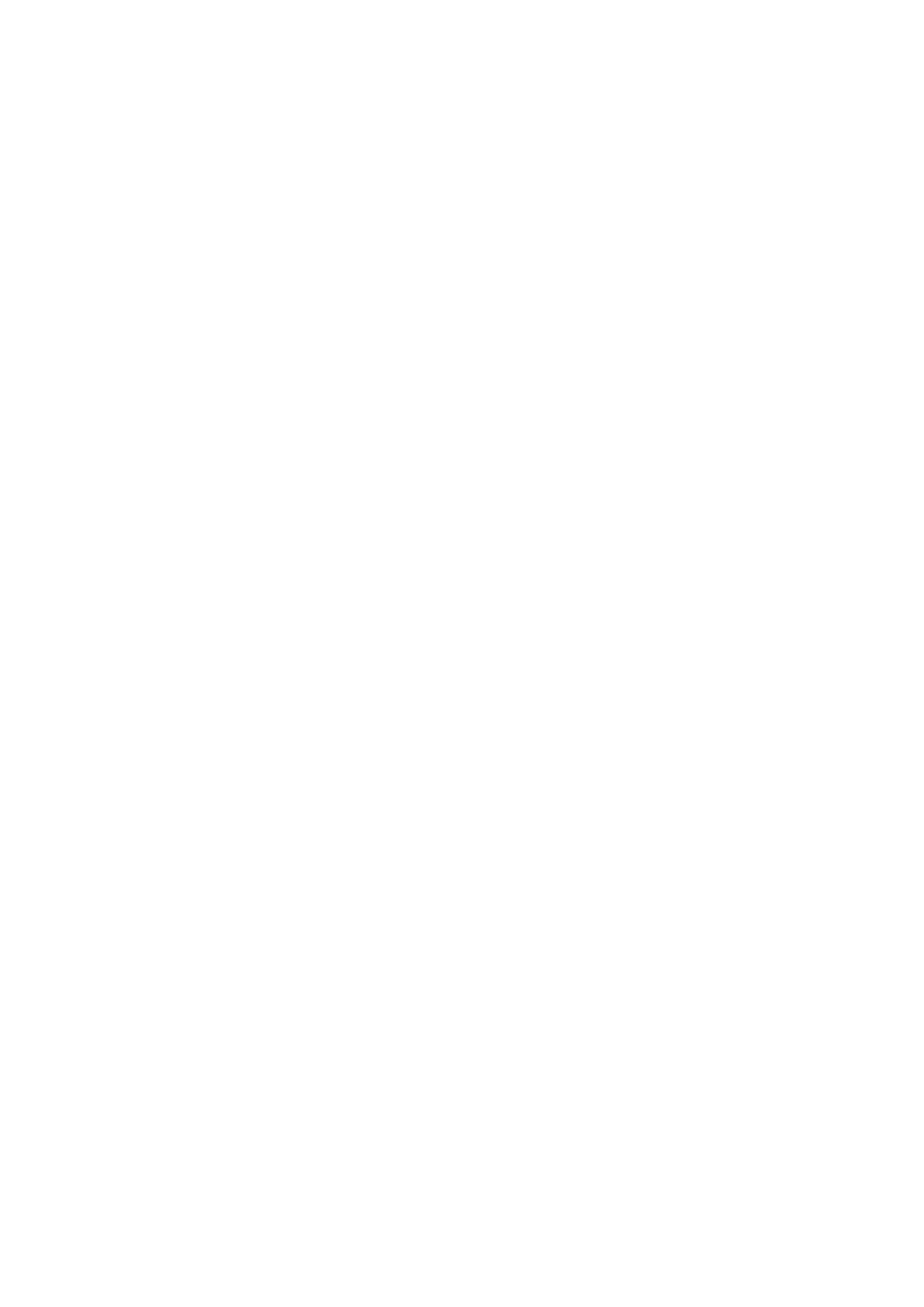

**TO HELP** 

WHETHER IN A HIGH-PROFILE CONFLICT OR A FORGOTTEN CORNER OFTHE GLOBE, AMNESTY INTERNATIONAL CAMPAIGNS FOR JUSTICE,FREEDOM AND DIGNITY FOR ALL AND SEEKS TO GALVANIZE PUBLIC SUPPORT TO BUILD A BETTER WORLD

#### WHAT CAN YOU DO?

signature

Activists around the world have shown that it is possible to resist the dangerous forces that are undermining human rights. Be part of this movement. Combat those who peddle fear and hate.

■ Join Amnesty International and become part of a worldwide movement campaigning for an end to human rights violations. Help us make a difference.

■ Make a donation to support Amnesty International's work.

#### Together we can make our voices heard.

| I am interested in receiving further information on becoming a member of<br>a se<br>Amnesty International |
|-----------------------------------------------------------------------------------------------------------|
| name                                                                                                      |
| address                                                                                                   |
|                                                                                                           |
| country                                                                                                   |
| email                                                                                                     |
|                                                                                                           |
| I wish to make a donation to Amnesty International (donations will be taken in UKE, US\$ or $\epsilon$ )  |
| amount                                                                                                    |
| please debit my<br>Visa $\Box$<br>Mastercard                                                              |
| number                                                                                                    |
| expiry date                                                                                               |
|                                                                                                           |

Please return this form to the Amnesty International office in your country. For Amnesty International offices worldwide: www.amnesty.org/en/worldwide-sites

If there is not an Amnesty International office in your country, please return this form to Amnesty International, International Secretariat, Peter Benenson House, 1 Easton Street, London WC1X 0DW, United Kingdom